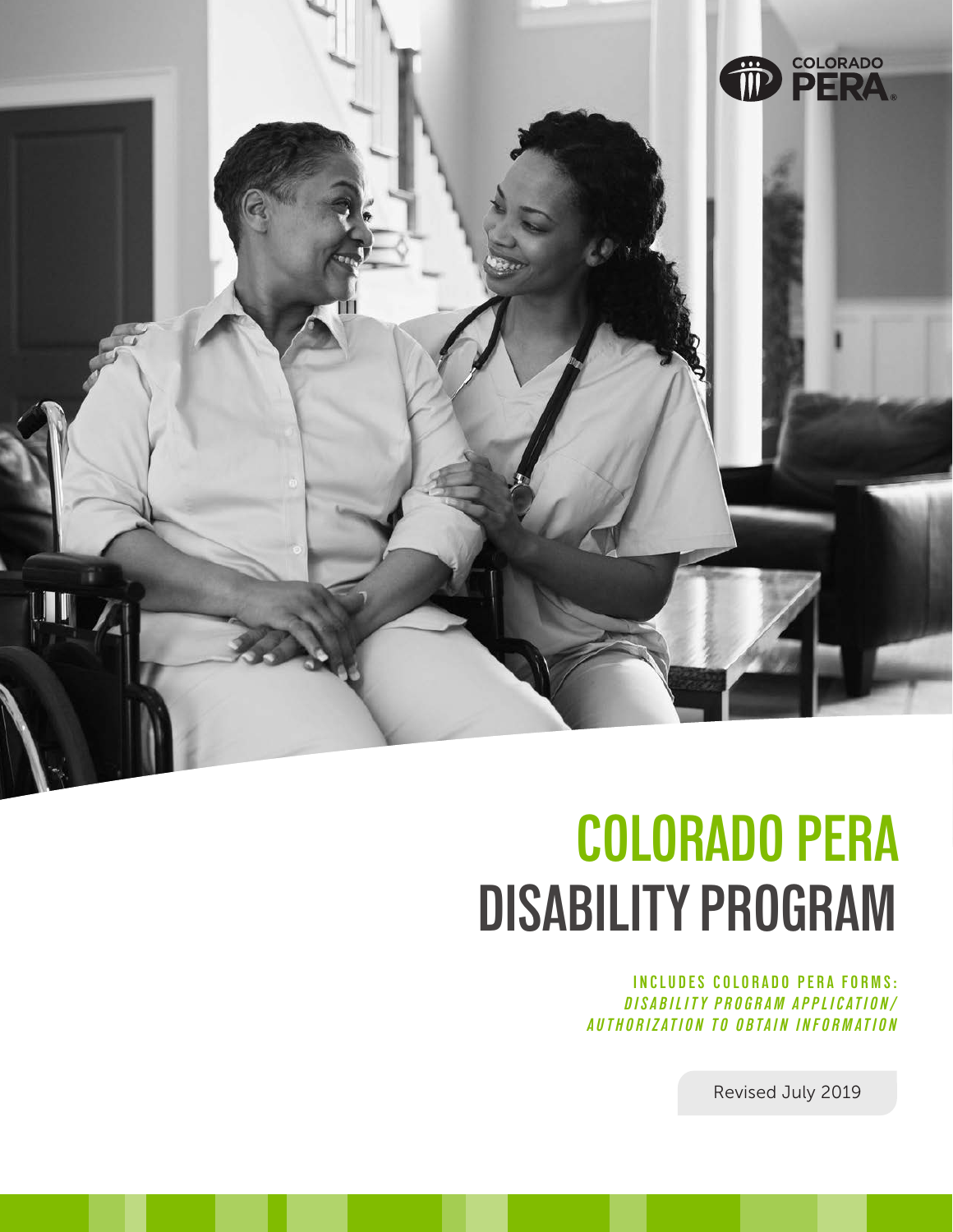## **CONTENTS**

| Disability Program Overview1                          |  |
|-------------------------------------------------------|--|
| Application and Disability<br>Determination Process 2 |  |
| Short-Term Disability (STD)3                          |  |
| Disability Retirement7                                |  |
| Disability Program Appeals12                          |  |
| For More Information12                                |  |
| Disability Program Application 13                     |  |
| Authorization to<br>Obtain Information 14             |  |
|                                                       |  |

On January 1, 2010, the Denver Public Schools Retirement System (DPSRS) merged with PERA and as of January 1, 2010, DPSRS ceased to exist. If you had a Defined Benefit (DB) Plan account at DPSRS, your DB Plan account is now a PERA DB Plan account under the DPS benefit structure. Therefore, you may have two DB Plan accounts with PERA—one under the PERA benefit structure and one under the DPS benefit structure. Members under the DPS benefit structure who apply for disability on or after January 1, 2010, are covered under the PERA disability program and all benefits associated with your disability will be administered under the PERA disability program rules.

Regardless of whether you apply for disability under the PERA benefit structure or the DPS benefit structure, all provisions applicable to the PERA disability program will apply. The only potential difference is the annual increase provision, which is discussed on page 10.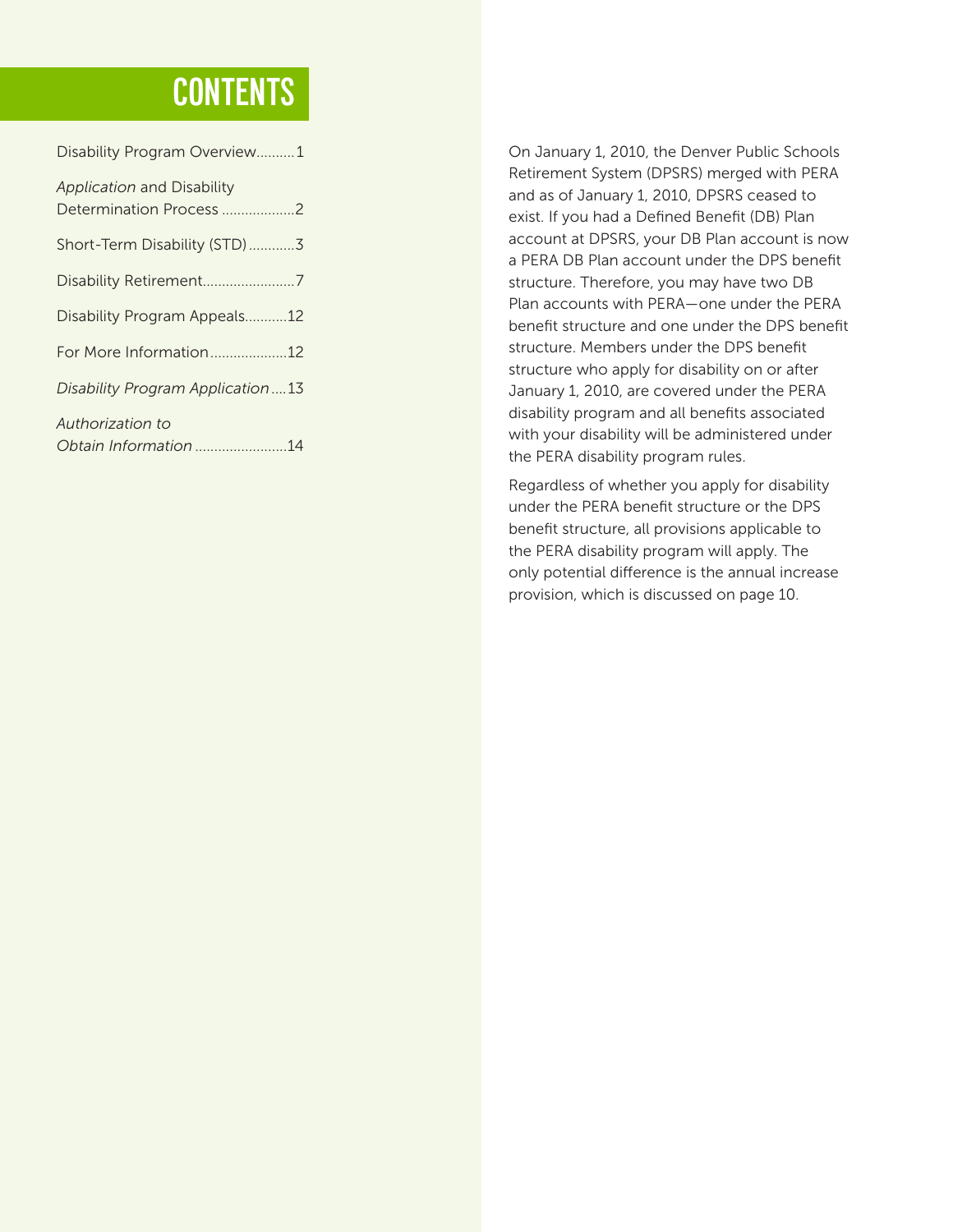# **HOW PERA'S DISABILITY PROGRAM WORKS**

### IF YOU ENCOUNTER AN UNEXPECTED ILLNESS OR INJURY, COLORADO PERA'S DISABILITY PROGRAM CAN HELP

Eligible PERA members have automatic access to PERA's disability program and there's no cost to you it's an included benefit. This program is in addition to any other coverage you may have through your employer. Please review this booklet for complete details on PERA's disability program.



## YOU HAVE A 90-DAY DEADLINE TO APPLY

You must apply within 90 days of your termination from your employer. But, you don't need to wait to apply until you leave employment. You can apply while you're working, on a leave of absence, or receiving workers' compensation or disability benefits from your employer's plan.



## YOU MUST HAVE AT LEAST FIVE YEARS OF EARNED PERA SERVICE CREDIT

The law requires a member to have at least five years of earned service credit in the PERA defined benefit plan, at least six months of which are in the most recent period of membership.



## YOU CAN APPLY BY SENDING YOUR APPLICATION TO PERA

The *Disability Program Application* is in the back of this booklet and is also available on PERA's website at www.copera.org.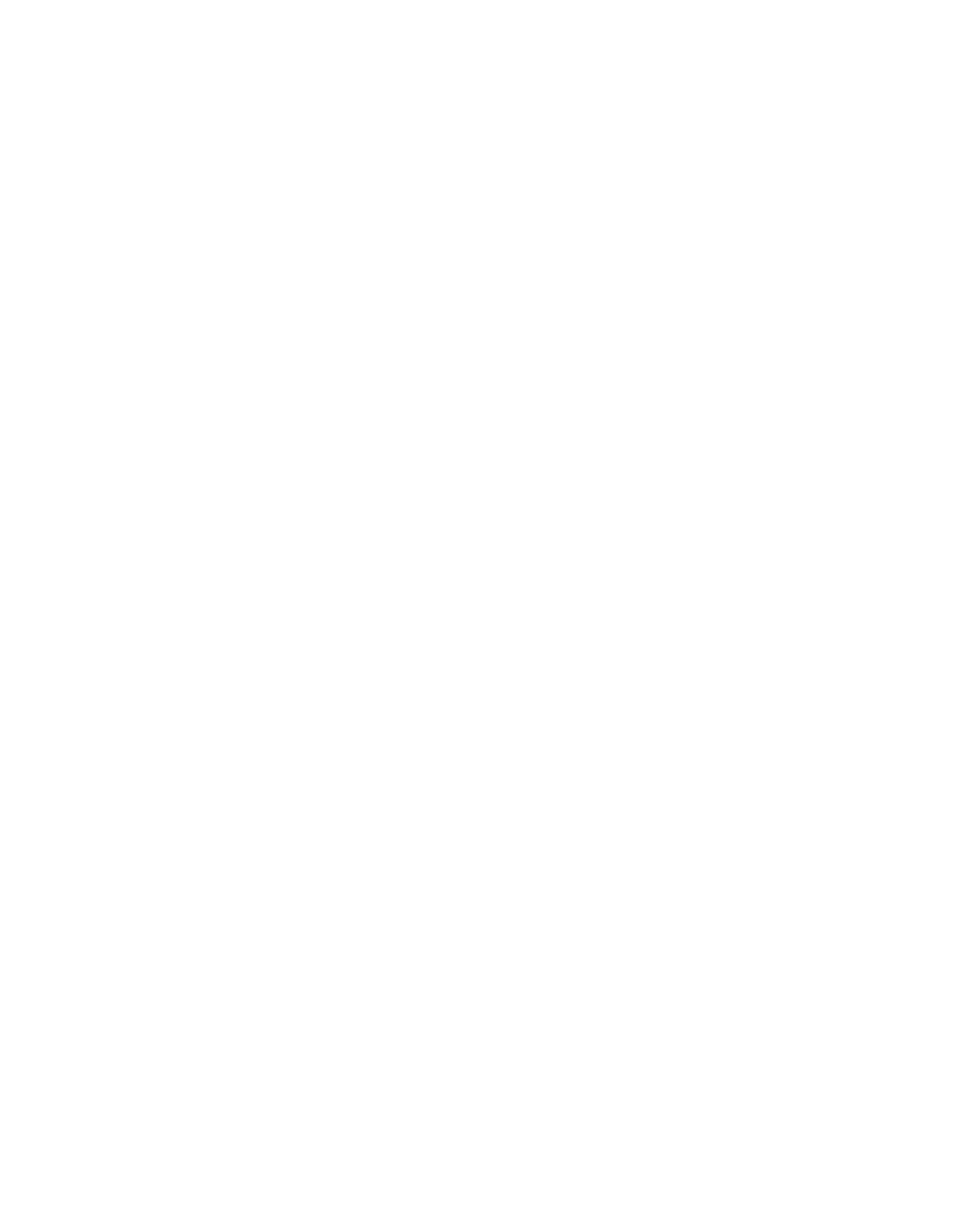



See pages 13 and 14 of this booklet to find the forms needed to apply for PERA's disability program.

## **DISABILITY PROGRAM OVERVIEW**

Colorado PERA members with five or more years of earned service credit are covered by a two-tier disability program consisting of a short-term disability (STD) program and a disability retirement benefit. The Disability Program Administrator, Unum, makes the medical determinations for the program and provides STD coverage through an insurance policy.

If you believe you may qualify for STD or disability retirement, you must submit a *Disability Program Application* to PERA as soon as possible, but no later than 90 days following your date of termination of employment. Your date of termination from employment is the last day you receive salary on which PERA contributions are withheld, or the last day of an employer-certified leave, whichever is later.

#### Deadline for *Application*

State law requires that you must submit a *Disability Program Application* to PERA within 90 days after you terminate employment. *Applications* received after that deadline cannot be accepted.

You should review this booklet and discuss with your employer its policies regarding leaves of absence, returning to work at a later date, and retirement. If you have other short-term or long-term disability coverage available through your employer, you should also apply for those benefits as soon as possible.

### SHORT-TERM DISABILITY (STD)

The goal of the STD program is to help you return to work as soon as practical to your previous job or another job. However, your employer is not obligated to hold a position open for you beyond applicable federal and state requirements. While on STD, some employers may allow their employees to go on an approved leave of absence; other employers may terminate employment at some point.

#### Other Disability Coverage

 If you do not have five years of earned service credit under PERA, contact your employer for any disability coverage you may have with your employer.

 If you have 40 or more quarters of work under Social Security, contact Social Security about disability benefits.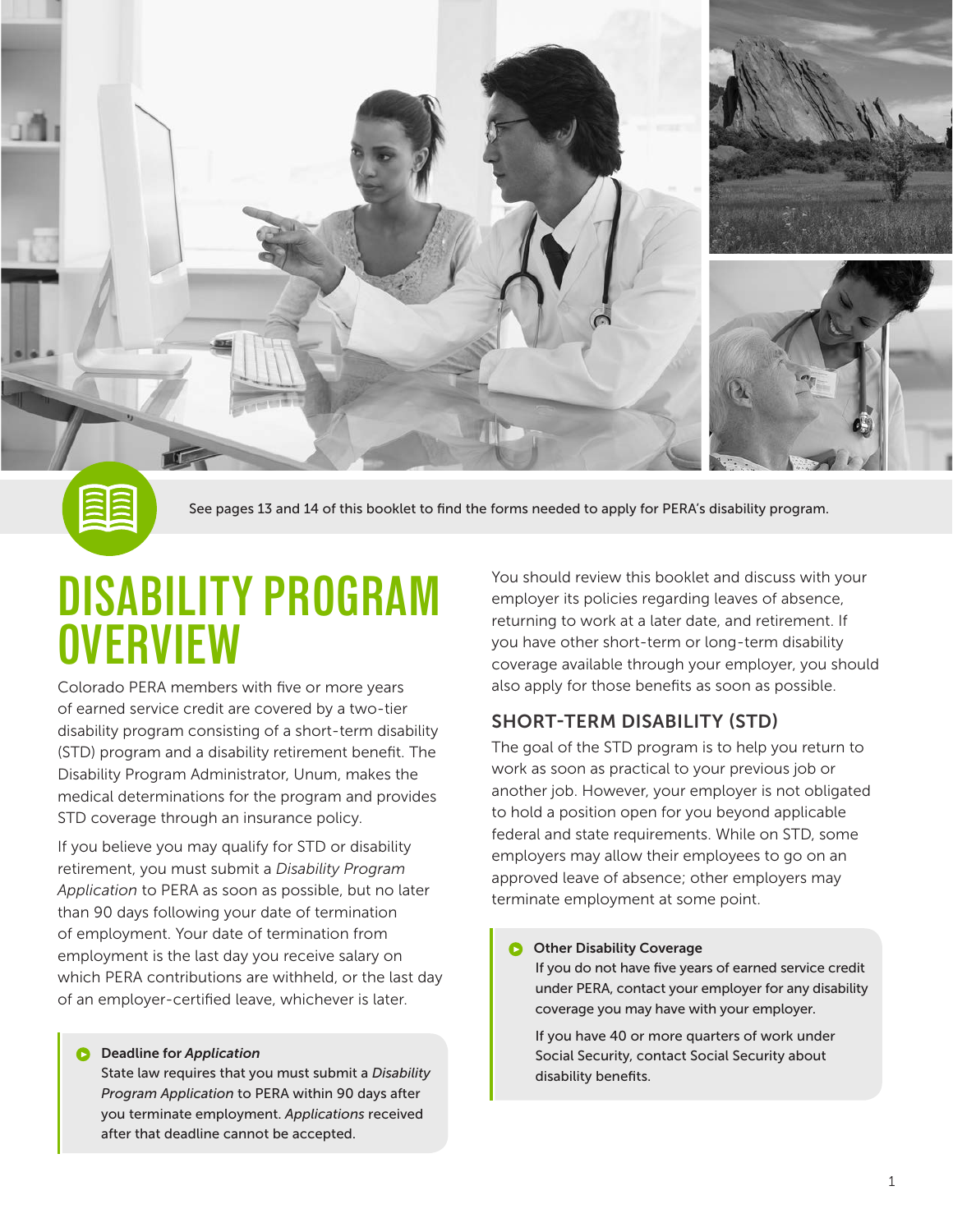### FOR STD, THE REQUIREMENTS INCLUDE THE FOLLOWING:

- » Your medical condition prevents you from performing the essential functions of your job with reasonable accommodation as required by federal law;
- » You are medically unable to earn 75% of your predisability earnings from PERA-covered employment from any job given your existing education, training, and experience;
- » You may be helped by vocational rehabilitation and retraining; and
- » You are not totally and permanently medically incapacitated from regular and substantial gainful employment.

STD may provide reasonable income replacement and vocational rehabilitation after you have been unable to work for 60 days. STD lasts up to a maximum of 22 months. The maximum income replacement is 60% of your predisability earnings. The amount paid under the STD plan may be reduced by other income, as described later.

## DISABILITY RETIREMENT

The goal of disability retirement is to provide you with income if you are not able to work and are not expected to recover.

### FOR DISABILITY RETIREMENT, THE REQUIREMENTS INCLUDE THE FOLLOWING:

- » Your medical condition prevents you from engaging in any regular and substantial gainful employment;
- » You are medically unable to earn 75% of your predisability earnings from PERA-covered employment from any job for which you are or could be educated or trained; and
- » You are totally and permanently incapacitated and are not reasonably expected to recover from your disabling medical condition.

The benefit is based on your Highest Average Salary (HAS) and service credit. The monthly benefit continues as long as you continue to be totally and permanently incapacitated from regular and substantial gainful employment.

**C** Earnings refers to your PERA-includable salary on which PERA contributions are made and may exclude payments to a Section 125 flexible spending account plan and other payments not typically made throughout your employment. See the *PERA and Section 125 Plans* fact sheet for details.

## *APPLICATION* **AND DISABILITY DETERMINATION PROCESS**

### ELIGIBILITY REQUIREMENTS TO APPLY

You may apply for the disability program if you meet all of the following requirements listed below as specified in state law:

- 1. You have five or more years of earned service credit, with at least six months of this credit earned in the most recent membership period. A purchase of service credit based on a previously rolled over/ refunded DB Plan account and a purchase of service credit for employment not covered by PERA does not count toward this five-year requirement.
	- If you have a DB Plan account under both the DPS and the PERA benefit structures, you must have five years of service credit in the chosen benefit structure in order to apply for PERA's disability program.
	- If your membership status allowed you to exercise portability between the DPS benefit structure and the PERA benefit structure and you have a frozen DB Plan account, you are not eligible for disability benefits based on the frozen DB Plan account. Also, your service credit in the frozen DB Plan account cannot be used toward your five years of service credit in order to make you eligible to apply for disability benefits.
	- If you are a Judicial Division member, you are eligible to apply for benefits regardless of your amount of earned service credit.
	- If you are a State Trooper or CBI agent, you are eligible to apply for benefits regardless of your amount of earned service credit if your disability is caused by an on-the-job injury.
- 2. You are not eligible for service retirement. See the *Your PERA Benefits* or the *Retirement Process* booklets for information on service retirement eligibility.
- 3. You have not withdrawn your PERA DB Plan account.
- 4. Your *Disability Program Application* is submitted to PERA no later than 90 days after your date of termination from employment.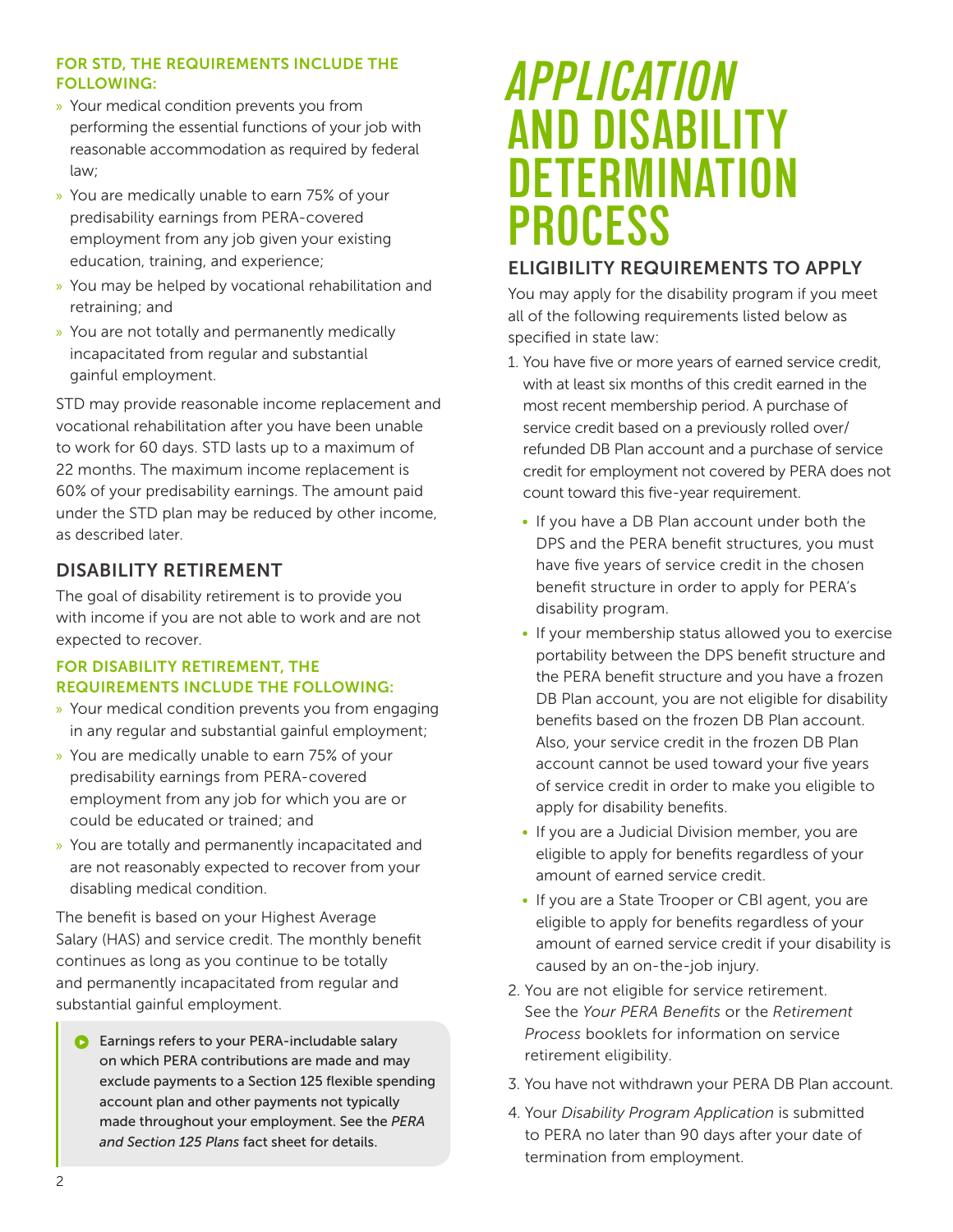Your date of termination from employment is Ω the last day you receive salary on which PERA contributions are withheld, or the last day of an employer-certified leave, whichever is later.

### HOW TO APPLY FOR THE DISABILITY PROGRAM

To apply for the disability program, you must send a completed *Disability Program Application* (see page 13) to PERA. You should apply as soon as possible after your medical condition prevents you from working. However, in all cases, the *Application* must be received by PERA no later than 90 days after termination of PERA-covered employment, as required by state law.

Upon receipt of your *Application,* PERA will review your records to determine if you meet the program's eligibility requirements. If you meet these requirements, PERA will notify you in writing and send your *Application* to Unum (the Disability Program Administrator) for medical review. At this point, you will work directly with staff at Unum to complete the process.

### MEDICAL REVIEW

The *Disability Program Application* includes a mandatory release authorizing Unum to obtain and review various medical, employment, and other reasonable information to evaluate whether you qualify for either STD or disability retirement.

During the medical review process, Unum may refer you to one or more impartial physicians and other specialists for evaluation. Unum pays for these examinations.

All requirements of the disability program must be satisfied before any payment will be made. If you fail to provide Unum with requested employment, medical, and other reasonable information, or you do not undergo reasonable examinations by physicians or rehabilitation, vocational, or other experts, your *Application* may be discontinued and your payments may be stopped. Information requested by Unum must be provided within time limits as specified by Unum.

Based on its review of all of this information, Unum will determine if you are eligible for the disability program and make one of the following decisions:

- » You are eligible for STD and will begin receiving STD payments from Unum.
- » You are eligible for disability retirement and will begin receiving a monthly benefit from PERA.
- » You do not qualify for either STD or disability retirement and will not receive any payments.

You may not be paid for both STD and disability retirement for the same period of time.

You may cancel your *Application* prior to the first payment by submitting a written request to PERA. If you cancel then reapply for the disability program at a later date, you must satisfy the eligibility requirements to apply as of the later date of your reapplication. Payments for either STD or disability retirement will stop if you do not continue to qualify for them.

### VOLUNTARY TERMINATION OF DISABILITY BENEFITS

If you choose to voluntarily terminate your receipt of STD payments or disability retirement, any subsequent STD payments or disability retirement benefits would be contingent upon meeting the disability program eligibility requirements referenced in this booklet and the medical determination by Unum.

## **SHORT-TERM DISABILITY (STD)**

STD insurance is intended to provide reasonable income replacement payments and rehabilitation for you if you qualify. To receive STD payments, you must satisfy the 60-day waiting period. STD payments last for a maximum of 22 months. Any payments begin after Unum has determined you qualify for STD.

Unum may require you to provide certain proof of loss information in this process. This information should be provided to Unum within the time limits as specified by Unum.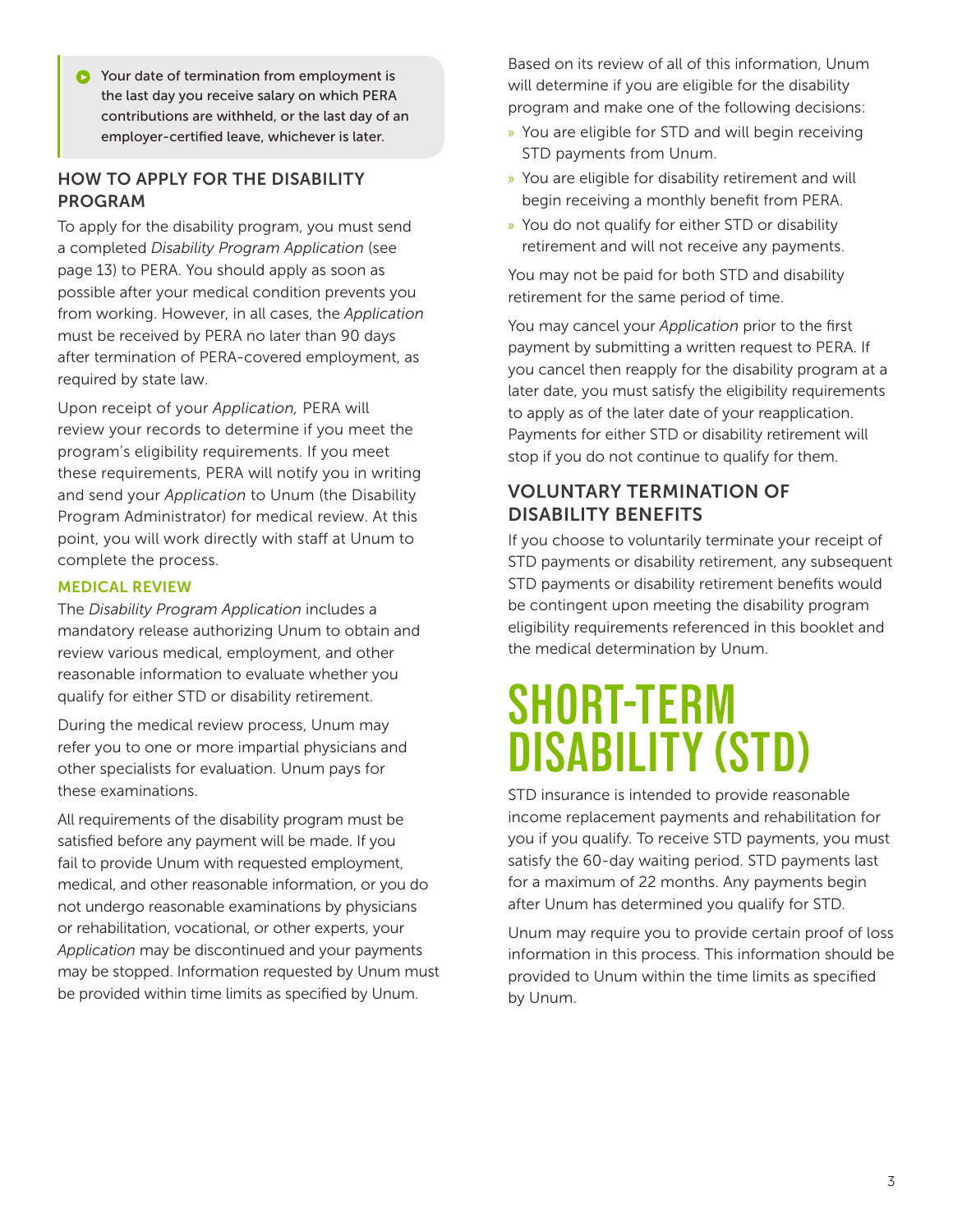### 60-DAY WAITING PERIOD

The waiting period for benefits is 60 consecutive calendar days after the day your disability begins. Your disability must continue during this period.

However, you may be able to meet this 60-day waiting period while working part-time if you are disabled. Also, you may temporarily return to work for up to 30 days during this waiting period, if approved by Unum; however, your disability must continue to be from the same medical condition. The days you have temporarily returned to work will not count as part of the 60-day period nor will they cause the waiting period to start over, but they will extend the 60-day period by the number of days you work.

## STD MEDICAL STANDARDS

For STD, Unum must determine that, as a result of your medical condition, you meet the following three requirements:

- 1. You are medically incapacitated from performing the essential functions of your own job with reasonable accommodations as required by federal law. Working an average of more than 40 hours per week is not an essential function.
	- "Essential functions" include types of material duties that you were regularly performing prior to disability if such duties cannot be reasonably modified or omitted.
	- "Your own job" means any employment, business, trade, or profession that involves essential duties of the same general character as the job you are regularly performing for the employer when disability begins. Unum will look not only at the way you perform your job for the employer, but also at the way the occupation is generally performed for other employers within the state of Colorado.
- 2. You are medically unable to earn at least 75% of your predisability earnings from PERA-covered employment in any job you are able to perform, based on your education, training, and experience, regardless of whether you do so. (This is based on medical ability to earn from employment and self-employment, but not from passive investment sources, such as interest on a savings account.)
- 3. You are not totally and permanently incapacitated from all regular and substantial gainful employment. If your incapacity is total and permanent, you will not receive STD payments, but you may be eligible for disability retirement benefits.

This determination is based on your ability to work, not whether you actually work.

The medical condition causing the disability:

- » Must be physical or mental or a combination of both;
- » Must be under ongoing appropriate treatment by a physician with the appropriate specialty; and
- » Must exist prior to when you terminate your PERA-covered employment.

### EXCLUSIONS

No STD payments will be made if your disability is the direct result of any intentionally self-inflicted injury.

## STD INCOME REPLACEMENT PAYMENTS

PERA will provide salary information to Unum who will determine the income replacement amount payable for STD and will pay that amount to you. The maximum monthly amount of your STD payment will be 60% of your average monthly predisability PERAincludable salary. This is based on the 12 consecutive calendar months immediately preceding your last full day on the job prior to the 60-day waiting period.

However, this 60% maximum may be reduced based on coordination of benefits so the total of your STD payments and various other payments you receive or are eligible to receive (referred to as deductible income) do not exceed 100% of your average monthly predisability earnings from PERA-covered employment. If total payments would exceed 100%, your STD payments from the disability program will be reduced to reach the 100% maximum.

For this purpose, deductible income includes the following:

- » Sick and annual leave pay or other salary continuation paid to you by the employer.
- » Work earnings and any amount in your predisability earnings that you are eligible to receive while STD payments are payable.
- » Payments under a workers' compensation or similar law.
- » Benefits received due to a disability under automobile insurance.
- » Unemployment compensation.
- » Any amount received to resolve a back pay claim.
- » Any amount received by compromise, settlement, or other method as a result of a claim for any of the above deductible income amounts.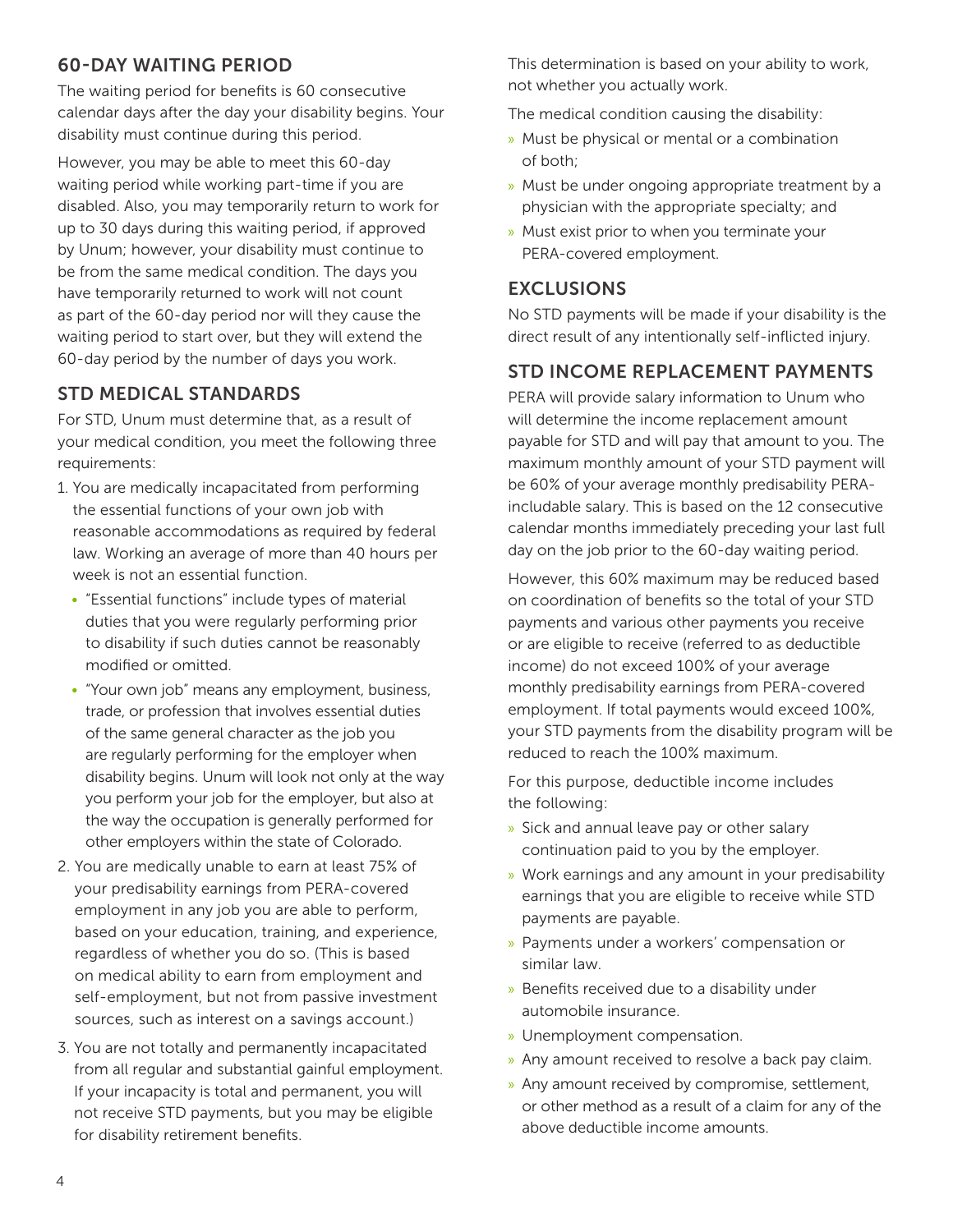You must pursue all deductible income to which you may be eligible. If you do not pursue the deductible income, Unum may reduce your STD payments by an amount it estimates you would be eligible to receive.

If you receive an amount of deductible income that is attributable to more than one month, Unum will reasonably allocate this total so it can determine any STD payment on a monthly basis.

**Example:** A member's average monthly predisability PERA salary is \$1,000 and this member qualifies for both workers' compensation benefits of 662/3% of predisability income and STD payments of 60% of average predisability PERA salary. Because the total of these two benefits is greater than 100% of average monthly predisability salary, STD payments are reduced to 331/3% of predisability salary.

For this purpose, deductible income does not include the following:

- » Benefits from any individual disability insurance policy.
- » Benefits from any group disability insurance policy provided by your employer.
- » Benefits from any group credit or mortgage disability insurance.
- » Reimbursement for hospital, medical, or surgical expenses.
- » Any cost of living increase in any deductible income other than work earnings if the increase is effective while you are disabled and eligible for the deductible income.
- » Reasonable attorney fees incurred in connection with a claim for deductible income.
- » Accelerated death benefits paid under a life insurance policy.
- » Benefits from any thrift, savings, IRA, 401(k), 408(k), 457, or 403(b) plan.

### REHABILITATION

Unum may determine that you qualify to participate in a vocational rehabilitation or training plan. You may also request that Unum establish a rehabilitation program for you, but Unum has final authority whether or not to approve your request.

This rehabilitation or training is intended to help you to return to your job or to prepare you for another job. If you fail to participate in good faith in your plan, all payments under STD will be terminated and your *Disability Program Application* will be canceled.

Some or all of your expenses incurred in connection with your participation in the rehabilitation plan may be paid by Unum. Also, Unum may assist you in finding a job if you will not be re-employed by your employer, but there is no assurance that you actually will be employed after STD ends.

### REASONABLE ACCOMMODATION

In some instances, after you have qualified for STD, Unum may reimburse your employer for some or all of the costs for reasonable accommodation so you may return to your job or return to work in any occupation. The maximum reimbursement is \$5,000. Unum must approve this reasonable accommodation cost in writing before the reasonable accommodation is made.

### MAXIMUM PAYMENT PERIOD

STD payments may be paid to you for up to the first 22 months of disability after you complete the 60-day waiting period. The initial payment will be paid one month after the end of the waiting period. Payments will end sooner if your disability ends. During this maximum payment period, you may temporarily return to work up to 90 days, if approved by Unum, without requiring a new 60-day waiting period; however, your disability must continue to be from the same medical condition.

### OVERPAYMENT OF STD

Unum will notify you of any overpayment and you must immediately repay any overpayment. Failure to repay may result in collection, offset, or other legal remedies to recover the overpayment.

### WHEN STD ENDS

Your STD benefits will end on the earliest of the following:

- » Date you are no longer disabled.
- » Date the maximum payment period ends.
- » Date you become eligible for PERA service retirement (except for Judicial Division members).
- » Date you do a rollover/refund of your PERA DB Plan account.
- » Date of your death (any payments remaining unpaid will be paid to your estate).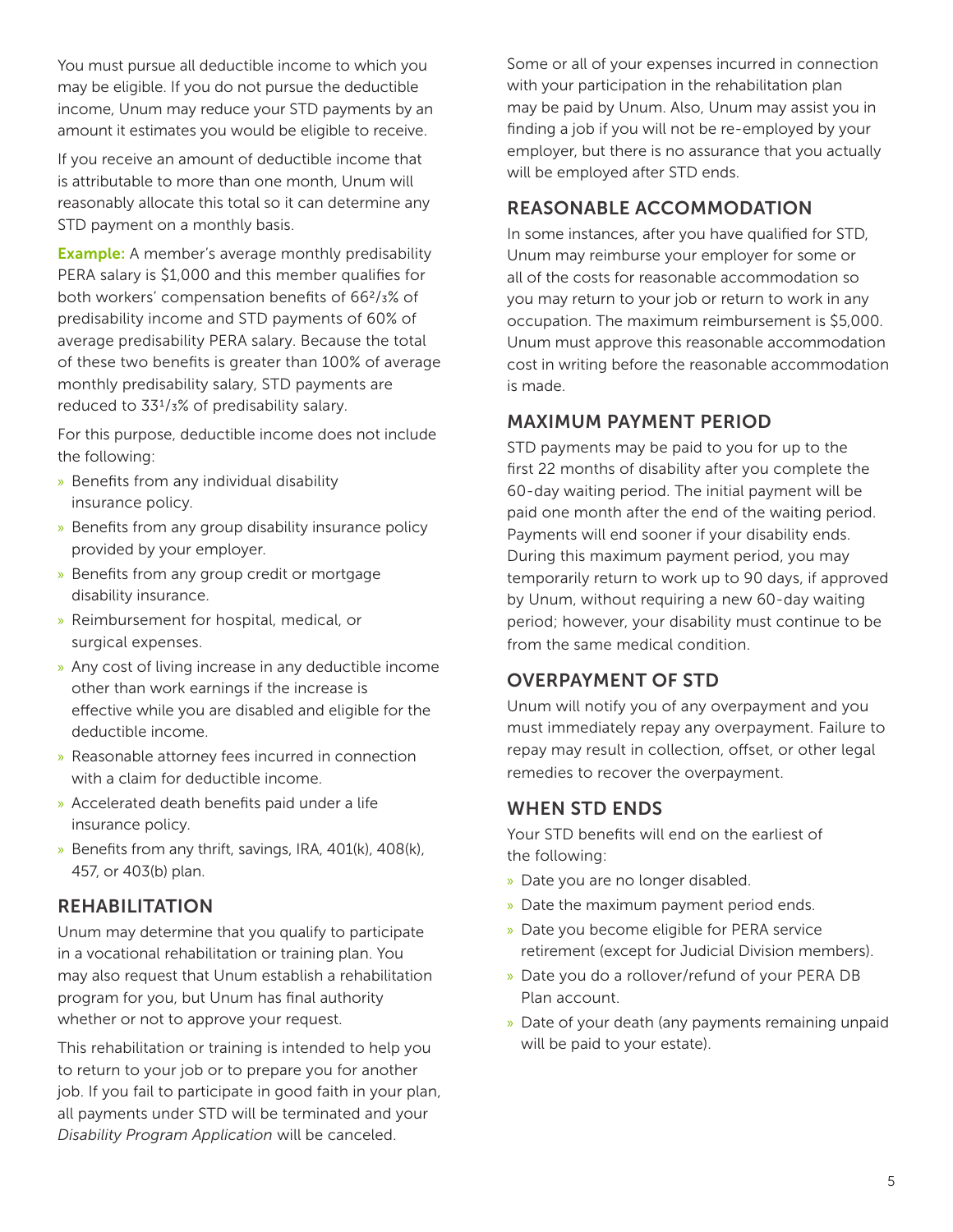- » Date you satisfy the medical standard for disability retirement benefits. You will be evaluated based on your prior application to determine if you qualify for disability retirement. If Unum determines that your medical condition satisfies this medical standard for disability retirement while you are receiving STD, your STD will end and you will be considered for disability retirement.
- » Date you fail to fulfill an STD requirement, such as a re-examination or to provide requested information, or when you fail to participate in good faith in your medical treatment, rehabilitation, or retraining approved by Unum.
- » Date benefits become payable under any other group disability insurance policy under which you become insured during a period of temporary recovery employment, except for one by a PERA employer.
- » Date you do not qualify for STD for any reason.

You are required to notify Unum immediately in writing as soon as you no longer qualify for STD payments. If you should die while receiving STD, a relative or your estate administrator should notify PERA and Unum within 30 days of your death.

### RECEIVING STD BENEFITS PERA MEMBERSHIP

PERA contributions are not made on STD payments. However, if you are on a paid PERA-covered leave of absence from your PERA employer or if you return to PERA-covered work temporarily, PERA contributions will be deducted from your pay.

While receiving STD payments, your PERA membership will continue provided you are not terminated from PERA-covered employment. If you remain employed, have your employer complete and send to PERA a *Certification of Leave of Absence* form to protect your membership rights. Your PERA membership will terminate if your employment terminates, if you retire, do a rollover/refund of your PERA DB Plan account, or die. See "After STD Ends" on page 7.

### LIFE INSURANCE

If you are enrolled in PERA's life insurance program prior to your disability, you may continue the coverage while receiving STD payments. If you are on a paid leave of absence, your employer will continue to deduct your life insurance premiums. If you are not receiving pay from your employer, contact Unum at 1-866-277-1649 for information on making premium payments. Premiums cannot be deducted from your STD payments.

#### PERACARE HEALTH BENEFITS PROGRAM

STD recipients are eligible to participate in the PERACare Health Benefits Program. If you choose to enroll, your enrollment must be received by PERA no later than 30 days after your first benefit payment is issued or at other times as specified by the PERACare Health Benefits Program. PERA will send you summary information about PERACare when you are approved for STD. If you would like detailed plan and enrollment information for PERACare, contact PERA's Insurance Division at 303-863-3877.

If you enroll in PERACare, you will pay your premium by automatic deduction from your bank account. Since you are not a PERA benefit recipient, you are not eligible to receive PERA's subsidy toward your PERACare premium.

You should also check with your employer about continuing your health care coverage through your employer's insurance while you are receiving STD payments.

### TAXES ON STD PAYMENTS

STD payments are subject to federal and state income tax laws since you do not pay premiums for the coverage. When your *Disability Program Application* is approved, Unum will provide you with income tax withholding information and make deductions as you direct. If you are subject to Medicare tax or other taxes, they also will be withheld from your STD payment.

### PERAPLUS 401(K) AND 457 PLANS

If you have a PERAPlus 401(k) and/or 457 Plan account at the time of your disability, you may continue participation in those Plans. No contributions can be made from STD payments, but contributions can be made from any salary, such as temporary work for your employer. If your employer terminates your employment, you are eligible to withdraw your PERAPlus 401(k) and/or 457 Plan accounts provided that you are not employed by any other PERA employers. If you would like to withdraw your PERAPlus 401(k) and/or 457 Plan account, call 1-800-759-7372 and select the PERAPlus option.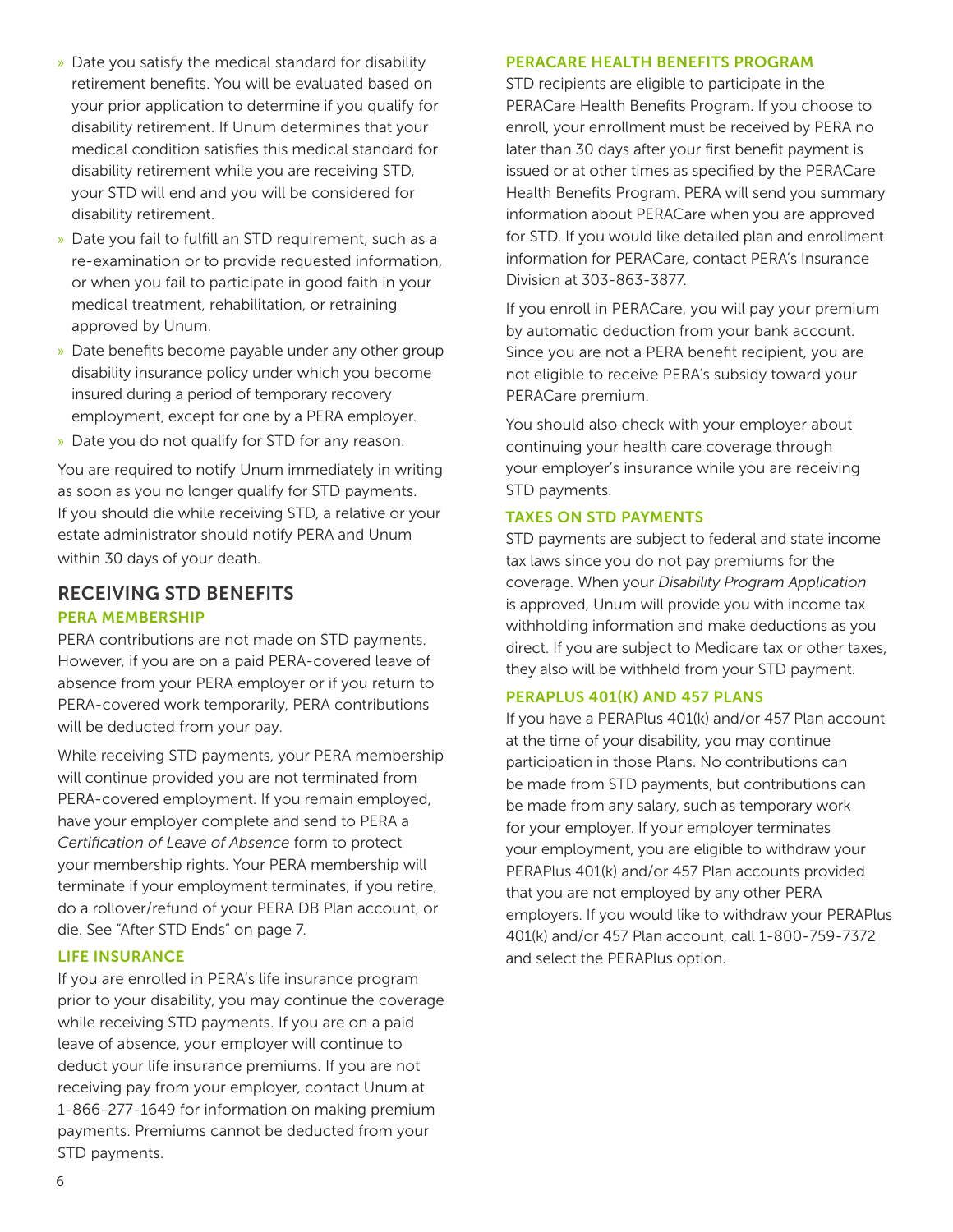### AFTER STD ENDS

### PERA MEMBERSHIP

If you return to work in a PERA-covered position, you begin earning service credit again and contributions will be made to your PERA DB Plan account.

If you do not return to PERA-covered employment, you will become an inactive member. You will be eligible to receive a future retirement benefit or a rollover/refund of your DB Plan account. The amount you receive in STD payments is not deducted from your DB Plan account. If you are participating in the PERA life insurance program, you may continue as long as you do not do a rollover/refund of your PERA DB Plan account.

In the event of your death, under certain circumstances, survivor benefits may be payable. If you were still employed by your employer and on a certified leave of absence, monthly benefits may be payable to your qualified survivors. If survivor benefits are not payable, your named beneficiary will receive a lump-sum payment based on your PERA DB Plan account.

## **DISABILITY RETIREMENT**

Disability retirement is intended to provide you with monthly benefits if you are, due to a medical condition, totally and permanently disabled from engaging in any regular and substantial gainful employment. This monthly benefit continues as long as you remain unable to engage in regular and substantial gainful employment because of your medical condition.

### MEDICAL STANDARD

For disability retirement, Unum must determine that:

- » You are, because of your medical condition, totally and permanently mentally or physically incapacitated from regular and substantial gainful employment.
- » Your medical condition is being treated to the extent appropriate by a physician with the appropriate specialty.
- » You are not reasonably expected to recover from the disabling medical condition.

» Your medical condition must prevent you from engaging in any work for which you could earn 75% of your predisability earnings from PERA-covered employment in any job within the state of Colorado that you are able to perform based on your education, training, and experience, regardless of whether you do so.

 These predisability earnings are based on the 12 consecutive calendar months immediately preceding your last full day on the job. This means that you are unable to perform the essential functions of any job with reasonable accommodation. (This is based on medical ability to earn from employment and self-employment, but not from passive investment sources, such as interest on a savings account.)

» Your medical condition existed as of the date of your termination of employment.

Disability retirement benefits will not be approved for any disability that is the direct result of any intentionally self-inflicted injury.

A member is not covered for any disability that arises from uniformed service in the armed forces.

The disability retirement determination is based on your ability to work, not whether you actually work.

You may be on a leave of absence while your *Disability Program Application* is being processed or in some cases, as determined by Unum, perform part-time work. If it is determined that you qualify for disability retirement, PERA will advise you when your employment must terminate.

### EFFECTIVE DATE OF DISABILITY RETIREMENT

The effective date for disability retirement is the first day of the month following termination of employment if you are not receiving STD payments.

You must terminate employment with all PERA employers no later than the last day of the month following the determination that you qualify for disability retirement benefits. If you fail to terminate by that date, your *Application* will be canceled.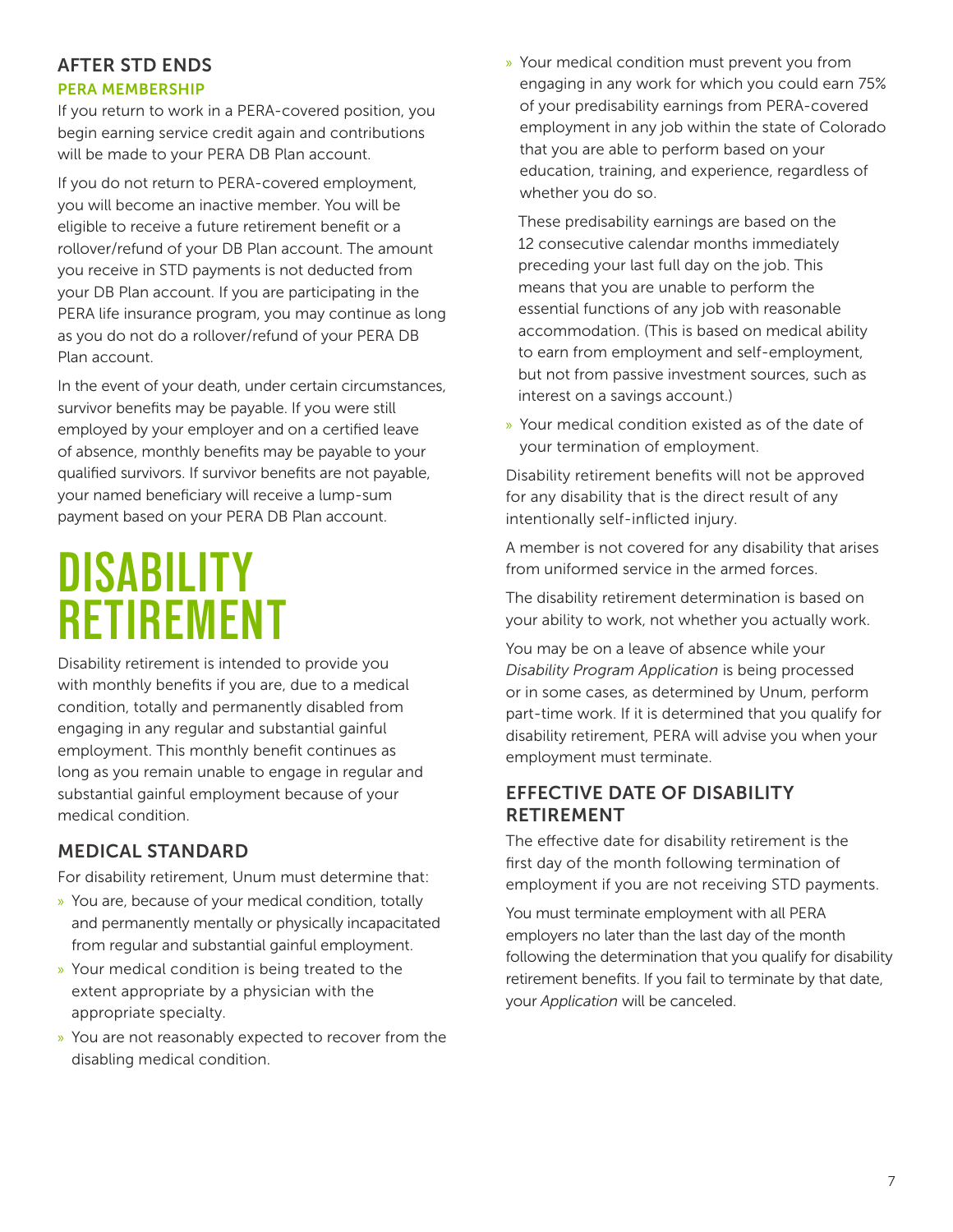If you are receiving STD payments and it is determined that you qualify for disability retirement, the effective date shall be the later of (1) the first day of the month following termination of employment or (2) the first day of the month in which your STD ends. If you receive an STD payment after the effective date of disability retirement, the amount of the disability retirement benefit for that same month will be reduced by the STD amount paid.

### DISABILITY RETIREMENT BENEFIT AMOUNT

PERA will determine the amount of your disability retirement benefit by calculating it in a manner similar to calculations for service retirement benefits. PERA will multiply 2.5% of your HAS by your years of earned and purchased service credit plus projected service to either 20 years or to age 65, whichever is earlier. If you have more than 20 years of earned and purchased service credit, your benefit will include an additional 2.5% of HAS for each year over 20 based upon your earned and purchased service credit only.

**Exception:** If you are a Judicial Division member, your service credit will be projected to the end of the term of office in which you were serving at the time the disability began.

Disability retirement benefits are not coordinated with (reduced by) other payments except for amounts received to resolve back pay claims. However, other programs may reduce their payments to you if you receive disability retirement or other benefits.

### OPTION SELECTION

Regardless of whether you are under the PERA or DPS benefit structure, you have the following benefit options for your disability retirement benefit:

» Option 1: This option provides you with a lifetime monthly benefit. Following your death, a single payment of any remaining balance in your DB Plan account, plus a 100% match on the balance, will be made to your named beneficiary, or your estate if no named beneficiary exists. No further monthly benefits are payable.

- » Option 2: This option provides you with a lifetime monthly benefit. Following your death, your cobeneficiary will receive a lifetime monthly benefit equal to one-half your benefit at the time of your death. If there is a DB Plan account balance remaining after the death of your cobeneficiary, a single payment of any remaining balance in your DB Plan account, plus a 100% match on the balance, will be made to your named beneficiary, or your cobeneficiary's estate if no named beneficiary exists. No further monthly benefits are payable.
- » Option 3: This option provides a lifetime monthly benefit. Following your death, your cobeneficiary will receive a lifetime monthly benefit equal to the monthly benefit you were receiving at the time of your death. If there is a DB Plan account balance remaining after the death of your cobeneficiary, a single payment of any remaining balance in your DB Plan account, plus a 100% match on the balance, will be made to your named beneficiary, or your cobeneficiary's estate if no named beneficiary exists. No further monthly benefits are payable.

Benefits under Options 2 and 3 are calculated the same as Option 1, then reduced to pay for continuing monthly benefits to your cobeneficiary. The factors used to calculate Option 2 or 3 benefits may change whenever actuarial assumptions are changed. If you select Option 2 or 3 and your cobeneficiary dies before you, your benefit amount will increase to the Option 1 amount.

The new benefit amount will be effective on the date of your cobeneficiary's death. You must report the death of your cobeneficiary to PERA for the increase to become effective.

 $\bullet$ Named Beneficiary: The person(s) or entity you designate to receive a lump-sum payment of any remaining moneys credited after all monthly benefits have been paid to you and your cobeneficiary (if a cobeneficiary has been named). Cobeneficiary: The person you designate under Options 2 or 3 to receive a continuing monthly benefit after your death. You may name only one cobeneficiary and your selection is irrevocable unless certain conditions apply. See page 9 for more information.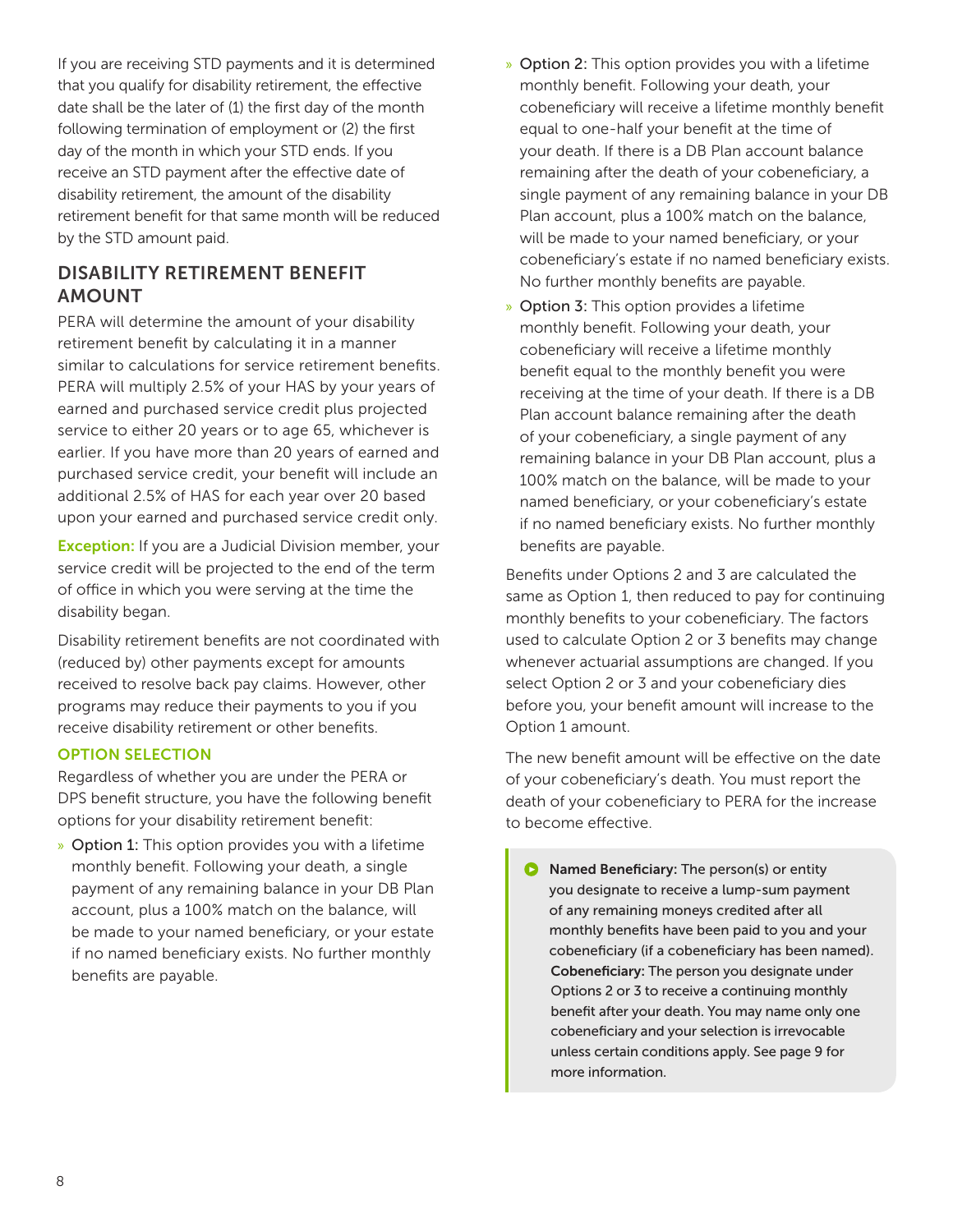## DEATH BEFORE RECEIVING BENEFITS

Benefits to your qualified survivors or a single payment to your named beneficiary(ies) may be payable according to state law, under either of the following circumstances:

- » If you should die after you have applied for disability, but before it is determined that you qualify for disability retirement, or
- » If you should die after you have applied for disability, but before the effective date of disability retirement.

Under these circumstances, disability retirement benefits will not be paid. See the PERA *Survivor Benefits* booklet or call PERA for detailed information.

### TERMINATION OF DISABILITY RETIREMENT

Disability retirement benefits to you will end on the earliest of the following:

- » Date you are no longer disabled.
- » Date you fail to participate in a re-examination or to provide requested information to Unum.
- » Date of your death (if you designated a cobeneficiary under benefit Option 2 or 3, benefits will continue to that person).
- » Date you no longer qualify for disability retirement for any reason.

You are required to notify PERA in writing as soon as you no longer qualify for a disability retirement benefit. If you die while receiving a disability retirement benefit, a relative or your estate administrator should notify PERA within 30 days of your death.

When Unum determines you no longer qualify for disability retirement benefits, you may continue to receive benefits for up to three calendar months immediately following the month in which the determination is made that you no longer qualify. At that point, you have the following options, which include:

- » Return to PERA-covered employment and earn additional service credit in anticipation of retiring later with a service retirement benefit. (You would return with the number of earned and purchased years of service credit you had before you began disability retirement, but not any projected service.)
- » Elect to do a rollover/refund of your DB Plan account if you do not return to PERA-covered employment, in lieu of future retirement benefits, provided any balance remains after the reduction for all disability retirement benefits.
- » Apply for a reduced or service retirement when you qualify either immediately or at a future date. The benefit will be calculated using your earned and purchased service credit, but not any projected service credit used in determining the disability retirement benefit.
- » Be eligible for STD payments, but only if you (a) initially satisfied all of the requirements for STD except the medical standard, (b) you continue to satisfy all of the STD requirements, and (c) you have received disability retirement benefits for less than the maximum STD payment period. In this case, STD payments may be paid to you, but only for any months remaining after reducing the maximum 22-month STD payment period by the number of months you were paid disability retirement benefits.

If you die after disability retirement benefits have been terminated, survivor benefits or a single payment of your remaining DB Plan account balance is payable to your beneficiaries or estate according to state law.

### OVERPAYMENT OF DISABILITY RETIREMENT BENEFIT

PERA will notify you of any overpayment of your benefit, and you must immediately repay any overpayment, usually by benefit offset. Failure to repay may result in collection, offset, or other legal remedies to recover the overpayment.

### FIRST BENEFIT PAYMENT

Benefit payments are made on the last business day of each month. Your first disability retirement benefit payment will be issued, at the earliest, on the last business day of the month of your effective date of retirement.

### CHANGING YOUR COBENEFICIARY OR BENEFIT OPTION

You may change your benefit option or cobeneficiary within 60 days following the issuance of your initial disability retirement benefit. After 60 days, you may change your benefit option only under certain circumstances as noted below:

### MARRIAGE AND CIVIL UNION

» If you elect an Option 1 benefit and were not married at the time of retirement, and you later marry or become a partner in a civil union, you may name your new spouse as cobeneficiary and select an Option 2 or 3 retirement benefit.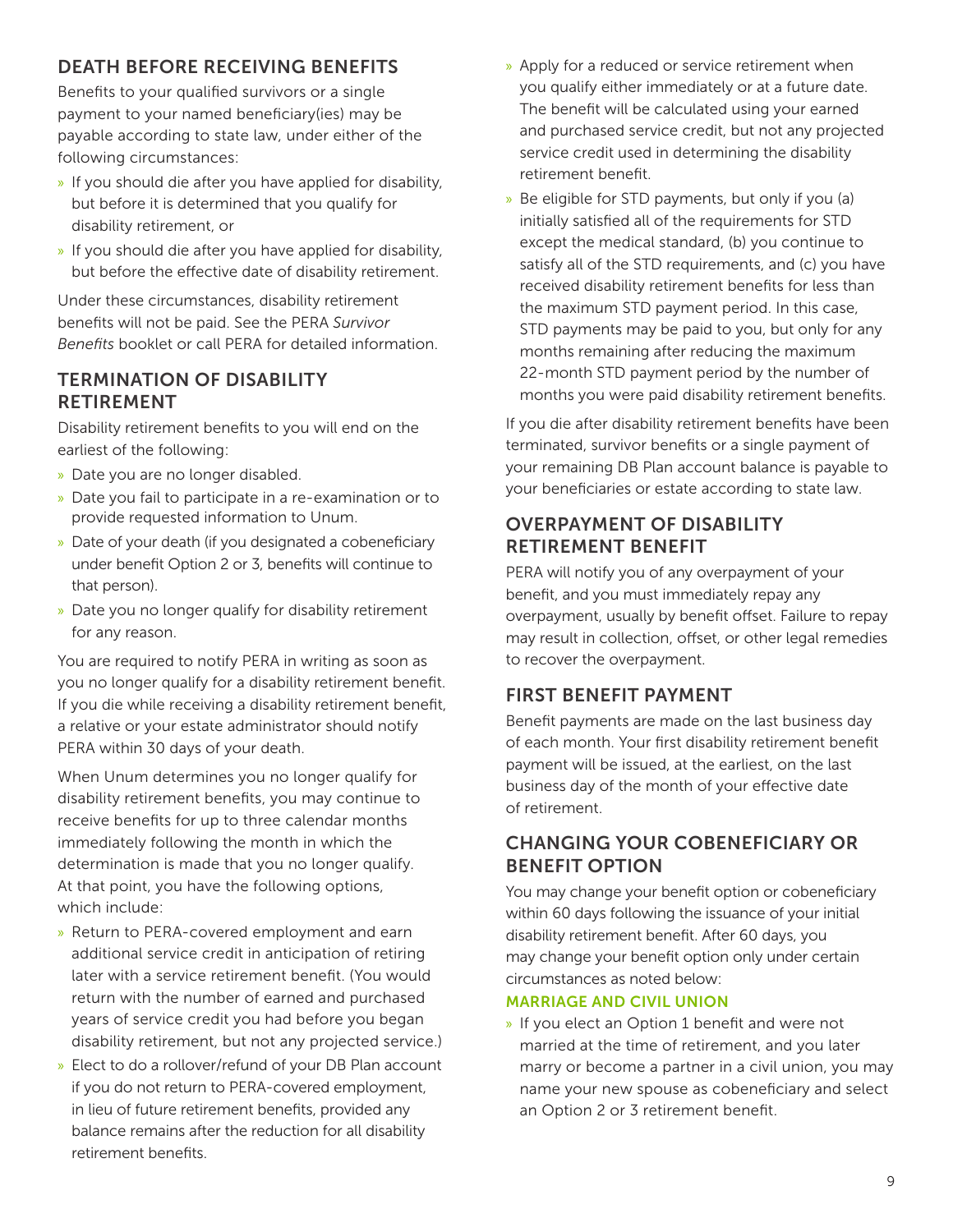» If you elect an Option 2 or 3 at retirement with your spouse (through marriage or civil union) as cobeneficiary and your spouse dies, upon remarriage you may name your new spouse as cobeneficiary and select Option 2 or 3.

### **DIVORCE**

- » If you elect an Option 2 or 3 at retirement with your spouse (through marriage or civil union) as cobeneficiary and you later divorce, you may change your cobeneficiary but not the option you selected, provided a change of cobeneficiary is ordered or allowed by a district court with jurisdiction over the divorce action.
- » If you elect an Option 2 or 3 benefit at retirement with your spouse (through marriage or civil union) as cobeneficiary and you later divorce, you may remove your cobeneficiary (and not name a new cobeneficiary), which causes you to revert to an Option 1 benefit. You may do this only if you meet the following conditions:
	- You retired on or after July 1, 1988;
	- You divorced on or after July 1, 2003; and
	- You were ordered or allowed by a district court with jurisdiction over the divorce action to remove your former spouse (through marriage or civil union) as cobeneficiary.

### WORKING AFTER RETIREMENT

Your disability retirement benefit is based upon your inability to perform any regular and substantial gainful employment. Any work after retirement must be coordinated with Unum and may prompt a re-evaluation of your disabling condition. If it is determined that you are medically able to earn 75% of your predisability earnings, your disability retirement benefit may end.

If you work for a PERA employer while on disability retirement, you are subject to the 110-day/720-hour work limit and must pay the working retiree contribution. For more information, see the *Working After Retirement* booklet, available on PERA's website at www.copera.org.

### ANNUAL BENEFIT INCREASES

Currently, the plan provides annual increases (AI) to your disability retirement benefit. As provided in legislation, the next AI will be paid in July 2020 to eligible benefit recipients. You must wait three years from your retirement date before you are eligible for an AI. For all benefit recipients, the AI will be paid in July.

There are differences in the AI amount depending on when you began membership and the benefit structure from which you are retiring.

### PERA BENEFIT STRUCTURE MEMBERS WHO BEGAN MEMBERSHIP ON OR BEFORE DECEMBER 31, 2006, AND RETIREES UNDER THE DPS BENEFIT STRUCTURE

The AI amount will be 1.25%, subject to change with the automatic adjustment provision (see below).

### PERA BENEFIT STRUCTURE MEMBERS WHO BEGAN MEMBERSHIP ON OR AFTER JANUARY 1, 2007

The AI will be the lesser of 1.25%, subject to change with the automatic adjustment provision (see below), or the average of the monthly CPI-W amounts for the prior calendar year. In no case can the sum of the AIs paid to a division's benefit recipients exceed 10% of the divisional AI reserve.

#### ß Automatic Adjustment Provision

The automatic adjustment provision responds to economic or demographic events that could cause a deviation in the path toward full funding, which helps ensure long-term fund stability. The automatic adjustment has four components: member contributions, employer contributions, State direct distribution, and the AI. If PERA is behind its funding goal, member and employer contribution rates will increase and the AI precentage will be reduced. The allocation from the State budget could increase but will not exceed \$225 million.

 This provision also allows for decreases in member and employer contribution rates, a decrease in the direct distribution, and increases in the AI when the fund has a positive experience and is ahead of schedule on reaching full funding. Specific to the AI:

- » If PERA is ahead of schedule on reaching the full funding goal, the AI percentage paid to eligible benefit recipients can be increased by up to 0.25% in one year, not to exceed a cap of 2.0%.
- » If PERA is behind schedule on reaching the full funding goal, the AI precentage paid to eligible benefit recipients can be decreased by up to 0.25% in one year, not to be reduced below a floor of 0.5%.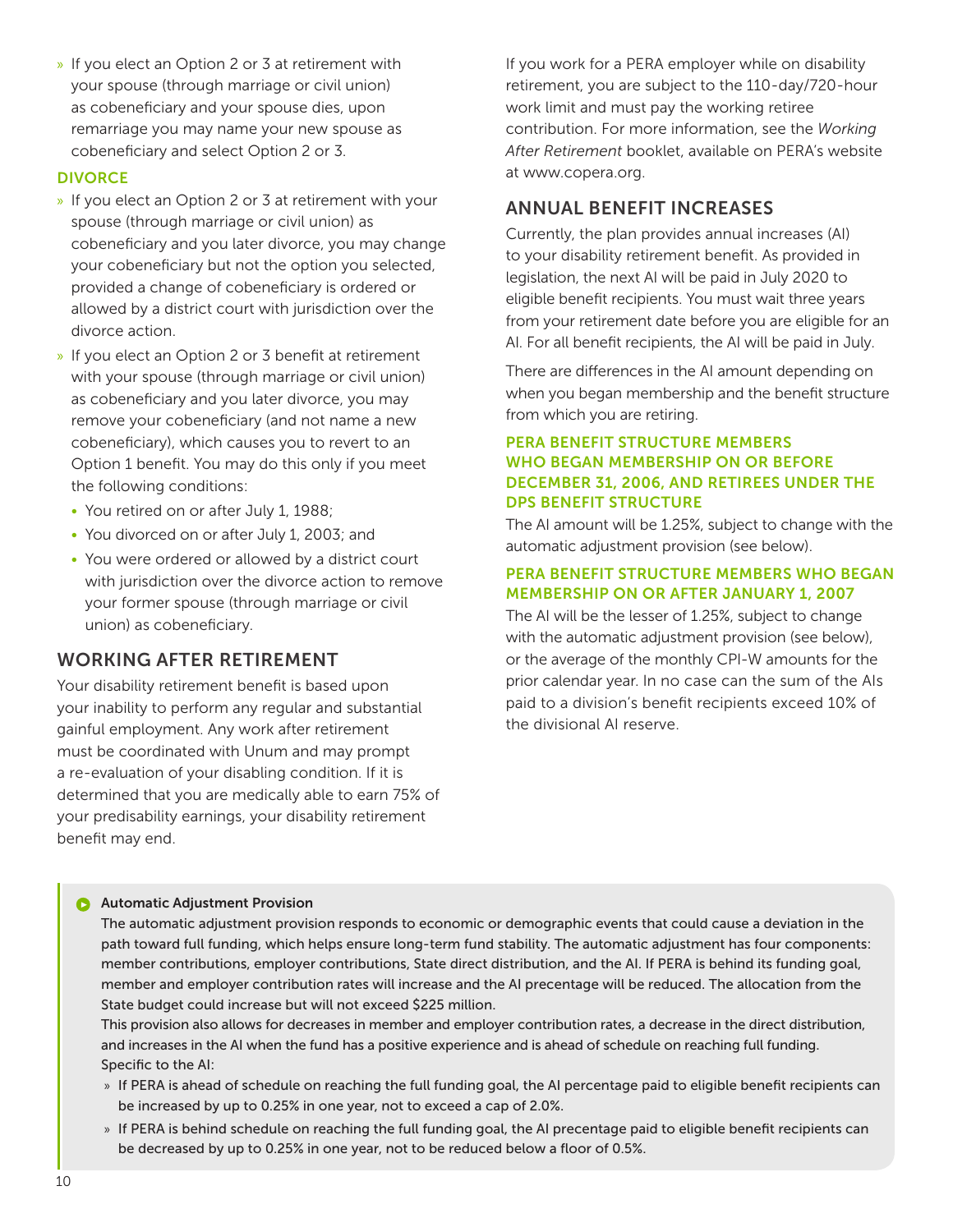### TAXES ON DISABILITY RETIREMENT **BENEFITS**

Your entire benefit is fully taxable until you reach "minimum retirement age." PERA uses the age at which you would first be eligible for reduced service retirement as minimum retirement age. Upon reaching minimum retirement age, the Simplified Method calculation is used to determine the tax-free portion of your benefit, if any, so you may recover any contributions made on an after-tax basis without paying taxes on them a second time.

If you are under age 65, you may be eligible for a special federal income tax credit. You should review IRS Schedule "R" and Publication 524, *Credit for the Elderly or Disabled,* to determine if you qualify for the credit.

Colorado law excludes from Colorado state income tax total pension income up to \$20,000 per year per person for those retirees age 55 through 64, or \$24,000 for those retirees age 65 and over. The retiree's age on December 31 is used to determine the exclusion amount for that year. Pension income includes PERA benefits, Social Security payments, certain other retirement pensions, and distributions from Individual Retirement Accounts and tax-deferred savings plans.

If you are approved for disability retirement, PERA will send you tax withholding information and the *Taxes on PERA Benefits* booklet.

### PERACARE HEALTH BENEFITS PROGRAM

Disability retirees and their eligible dependents may participate in the PERACare Health Benefits Program. PERA will subsidize a portion of your monthly premium if you are enrolled in a PERACare health plan. The subsidy is based on the number of years of service credit used to calculate your disability retirement benefit. After you are approved for disability retirement, PERA will send you information about PERACare.

The following is a list of times when you may enroll in PERACare:

- » No later than 30 days after your first benefit payment is issued.
- » At the end of your health care coverage through your employer.
- » At the end of COBRA coverage.
- » During the PERACare open enrollment period.
- » When you or one of your dependents reach age 65.
- » At other times as authorized by PERA.

If you enroll in PERACare at any time other than when you are first eligible or during an open enrollment period, you must complete and return a *Certification of Previous Health Care Coverage* to acknowledge that you had continuous health care coverage prior to joining PERACare. Call PERA or go to PERA's website at www.copera.org to obtain this form.

### LIFE INSURANCE

If you are enrolled in the PERA life insurance program and begin receiving disability retirement benefits, your Unum premium will be deducted from your monthly benefit unless you advise PERA in writing to cancel your coverage.

If you are not receiving pay from your employer while your *Disability Program Application* is being processed, you may contact Unum at 1-866-277-1649 for information on making premium payments.

### PERAPLUS 401(K) AND 457 PLANS

If you have a PERAPlus 401(k) and/or 457 Plan account at the time of your disability retirement, you may continue participation in those Plans; however, no further contributions to your account can be made from your disability retirement benefit. If you return to work for a PERA employer, you may make contributions to your PERAPlus 401(k) or 457 Plan (if your employer offers the PERAPlus 457 Plan), including Roth contributions, if applicable, from any post-retirement salary. *Note:* Any work after retirement may prompt a re-evaluation of your disabling condition and your disability benefit may end.

After termination of employment, you are eligible to withdraw your PERAPlus 401(k) and/or 457 Plan accounts. If you would like to withdraw your PERAPlus 401(k) and/or 457 Plan account, call 1-800-759-7372 and select the PERAPlus option.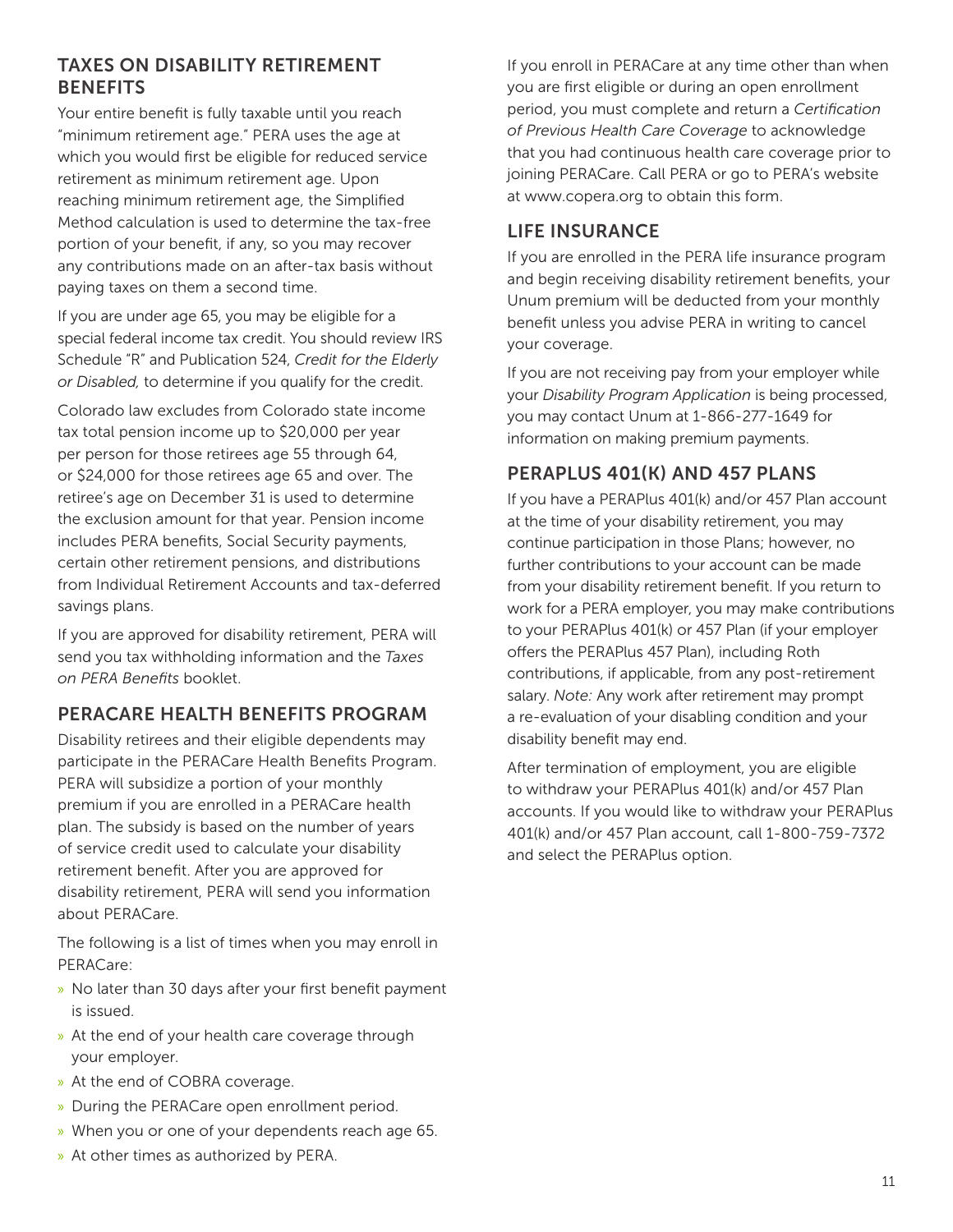## **DISABILITY PROGRAM APPEALS**

Two types of appeals are available to disability applicants depending on the nature of the issue. Appeals of matters determined by PERA are to be made to PERA; appeals of matters determined by Unum are to be made to the Unum. You must appeal as described below.

## APPEALS TO PERA

PERA determines matters relating to who is eligible to apply for the program, salary, service credit, and the amount payable as disability retirement benefits. PERA will inform you in writing if your application is denied because you are ineligible to apply according to state law and will inform you in writing about other matters that PERA determines. If you disagree, you may appeal by writing to PERA and including the specifics of your appeal. PERA appeals are governed by PERA Rules. Address appeals to:

 PERA Director of Corporate Governance and Legal Services PO Box 5800

Denver, Colorado 80217-5800

See the *Administrative Appeals* fact sheet on PERA's website for more information.

## APPEALS TO UNUM

Unum determines all other matters relating to this disability program, including whether you meet the medical standards for STD or disability retirement.

If you are denied disability due to a medical or other determination by Unum or your payments are terminated, Unum will send you a written explanation of the reason. Unum will send you information about how and when to appeal its denial or other adverse determination. You must appeal in writing to Unum within 180 days after the date the notice of the determination is mailed to you. Your appeal should state your reasons and may include any additional relevant information you have. Unum will review the matter.

Unum's appeal process will also include, upon your request, a second level of review of a medical determination by a panel of independent experts who are qualified based on their expertise and experience and not involved in the original decision. If your first level of appeal is denied and you request this second level of review, your appeal must be sent in writing to Unum within 90 days after the date the first appeal decision is mailed to you.

If you do not receive a written decision from Unum within 45 days after your *Disability Program Application* is received by Unum, you may appeal as if your claim had been denied. Unum may extend this time period twice by 30 days.

You should send your appeal in writing to Unum at the address below:

 The Benefits Center Appeals Unit PO Box 9548 Portland, ME 04014-5058

You may also fax your appeal to Unum at 1-207-575-2354.

## **FOR MORE INFORMATION**

- » For matters determined by PERA, call PERA at 1-800-759-PERA (7372).
- » For matters determined by Unum and applications in process, call Unum at 1-877-877-5125.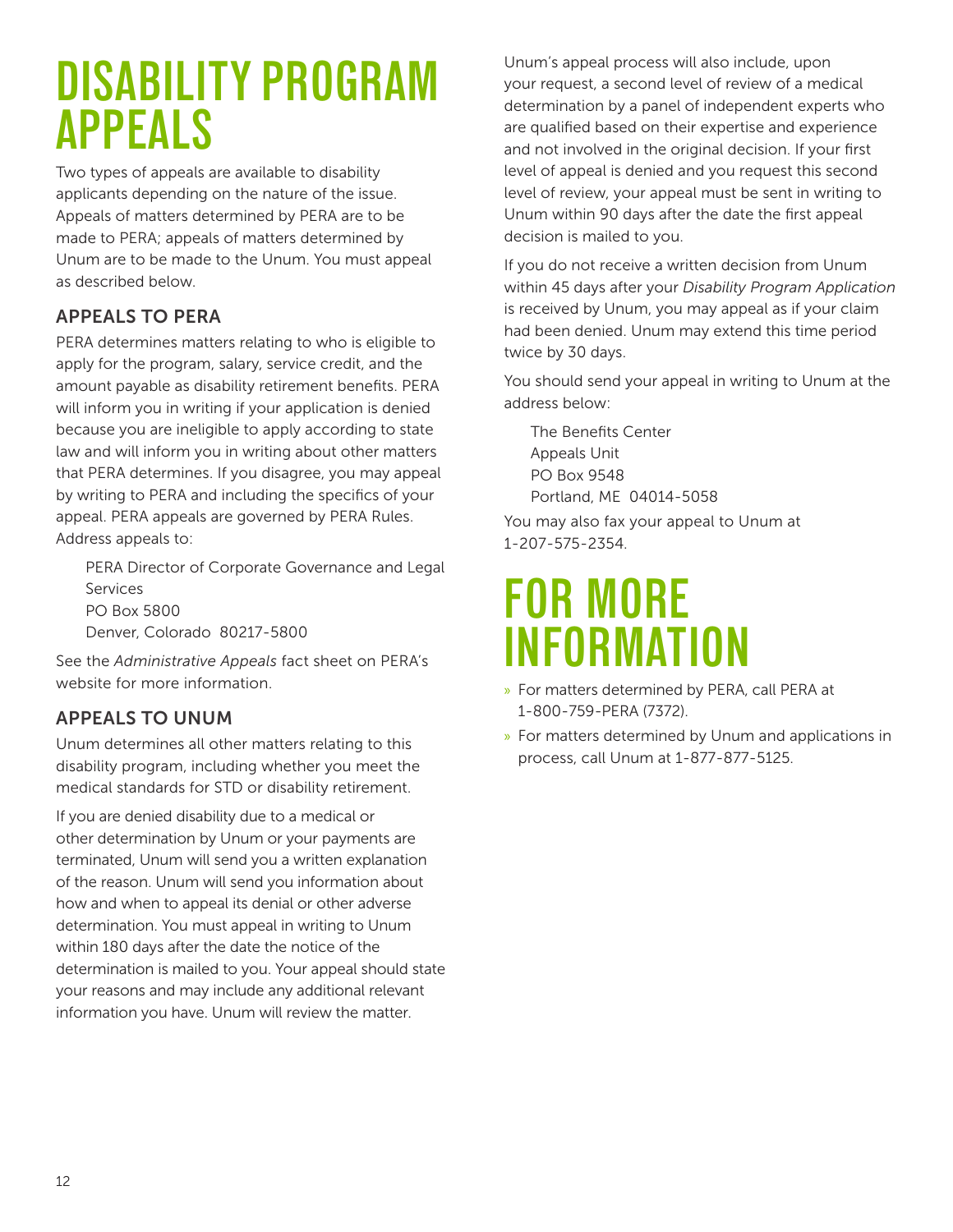

### Disability Program Application

Colorado Public Employees' Retirement Association PO Box 5800, Denver, Colorado 80217-5800 1-800-759-PERA (7372) • Fax: 303-863-3727 • www.copera.org

Important: Colorado PERA must receive this form as soon as your medical condition prevents you from engaging in your regular duties, but no later than 90 days after you terminate employment. Be sure to complete the *Authorization to Obtain Information* on the reverse. A signature is required on both sides of this form.

| Member<br>Information             |                                                                                                                                         |                  |                                    |                 |                      |                |  |
|-----------------------------------|-----------------------------------------------------------------------------------------------------------------------------------------|------------------|------------------------------------|-----------------|----------------------|----------------|--|
|                                   |                                                                                                                                         |                  |                                    |                 |                      |                |  |
|                                   |                                                                                                                                         | Street           | City                               |                 | State                | ZIP Code       |  |
|                                   |                                                                                                                                         |                  |                                    |                 |                      |                |  |
|                                   |                                                                                                                                         | Sex: $\Box$ Male | $\Box$ Female                      |                 |                      |                |  |
|                                   | Month/Day/Year                                                                                                                          |                  |                                    |                 |                      |                |  |
|                                   |                                                                                                                                         |                  |                                    |                 |                      |                |  |
|                                   |                                                                                                                                         |                  | Birthdate                          |                 |                      | SSN            |  |
|                                   |                                                                                                                                         |                  |                                    |                 |                      |                |  |
|                                   | Sign up for electronic delivery of PERA information?                                                                                    |                  | $\Box$ Yes<br>$\Box$ No            |                 |                      |                |  |
| Employment                        |                                                                                                                                         |                  |                                    |                 |                      |                |  |
| Information                       |                                                                                                                                         |                  |                                    |                 |                      |                |  |
| See page 3 for the                |                                                                                                                                         |                  | City                               |                 | State                | ZIP Code       |  |
| definition of your date           | Have you terminated employment? $\Box$ Yes $\Box$ No                                                                                    |                  | Date of termination_______________ |                 |                      |                |  |
| of termination from               |                                                                                                                                         |                  |                                    |                 | Month/Day/Year       |                |  |
| employment                        |                                                                                                                                         |                  |                                    |                 | Month/Day/Year       |                |  |
|                                   |                                                                                                                                         |                  |                                    |                 |                      |                |  |
|                                   | Date you became unable to work as a result of your disability_________                                                                  |                  | Month/Day/Year                     |                 |                      |                |  |
|                                   | Is your disability work-related? $\Box$ Yes $\Box$ No Have you filed a workers' compensation claim? $\Box$ Yes                          |                  |                                    |                 |                      | $\Box$ No      |  |
|                                   |                                                                                                                                         |                  |                                    |                 | $\Box$ Yes $\Box$ No |                |  |
|                                   | Are you now working or have you worked at your job or any other job since the date of your disability?                                  |                  |                                    |                 |                      |                |  |
|                                   |                                                                                                                                         | Month/Day/Year   |                                    |                 |                      |                |  |
|                                   |                                                                                                                                         |                  |                                    |                 |                      |                |  |
| Sickness or<br><b>Injury</b>      | List any physical or mental sickness or injury that causes or contributes to your inability to work at your job.                        |                  |                                    |                 |                      |                |  |
|                                   |                                                                                                                                         |                  |                                    |                 |                      | Month/Day/Year |  |
| Please attach a<br>separate sheet |                                                                                                                                         |                  |                                    |                 |                      |                |  |
| if necessary                      | <u> 1980 - Jan Barbara, martxar a shekara tshirin a shekara ta 1980 haɗa a 1980 haɗa a 1980 haɗa a 1980 haɗa a 19</u>                   |                  |                                    |                 |                      |                |  |
|                                   |                                                                                                                                         |                  |                                    |                 |                      |                |  |
|                                   | Have you ever had a similar condition before?                                                                                           |                  |                                    |                 |                      |                |  |
|                                   |                                                                                                                                         |                  |                                    | _______________ |                      |                |  |
| Attending                         | List all physicians consulted for your sickness or injury.                                                                              |                  |                                    |                 |                      |                |  |
| Physician(s)                      |                                                                                                                                         |                  |                                    |                 |                      |                |  |
| Please attach a                   |                                                                                                                                         |                  |                                    |                 |                      |                |  |
| separate sheet                    |                                                                                                                                         |                  | City                               |                 | State                | ZIP Code       |  |
| if necessary                      |                                                                                                                                         |                  |                                    |                 |                      |                |  |
|                                   |                                                                                                                                         |                  |                                    | Month/Day/Year  |                      |                |  |
|                                   |                                                                                                                                         |                  |                                    |                 |                      |                |  |
|                                   |                                                                                                                                         |                  |                                    |                 |                      |                |  |
|                                   |                                                                                                                                         |                  |                                    |                 |                      |                |  |
|                                   |                                                                                                                                         |                  |                                    |                 |                      |                |  |
|                                   |                                                                                                                                         |                  | City                               |                 | State                | ZIP Code       |  |
|                                   |                                                                                                                                         |                  |                                    | Month/Day/Year  |                      |                |  |
|                                   |                                                                                                                                         |                  |                                    |                 |                      |                |  |
|                                   |                                                                                                                                         |                  |                                    |                 |                      |                |  |
| Signature                         | Any person who knowingly and with intent to injure, defraud, or deceive an insurance company or other person files a statement          |                  |                                    |                 |                      |                |  |
| <b>Certification</b>              | containing false or misleading information concerning any fact material hereto commits a fraudulent insurance act, which may be subject |                  |                                    |                 |                      |                |  |
|                                   | to civil and/or criminal penalties. Such actions may be deemed a felony, and imprisonment and/or substantial fines may be imposed.      |                  |                                    |                 |                      |                |  |
| Sign Here $\rightarrow$           |                                                                                                                                         |                  |                                    |                 |                      |                |  |

8/10-disapp (REV 7-19)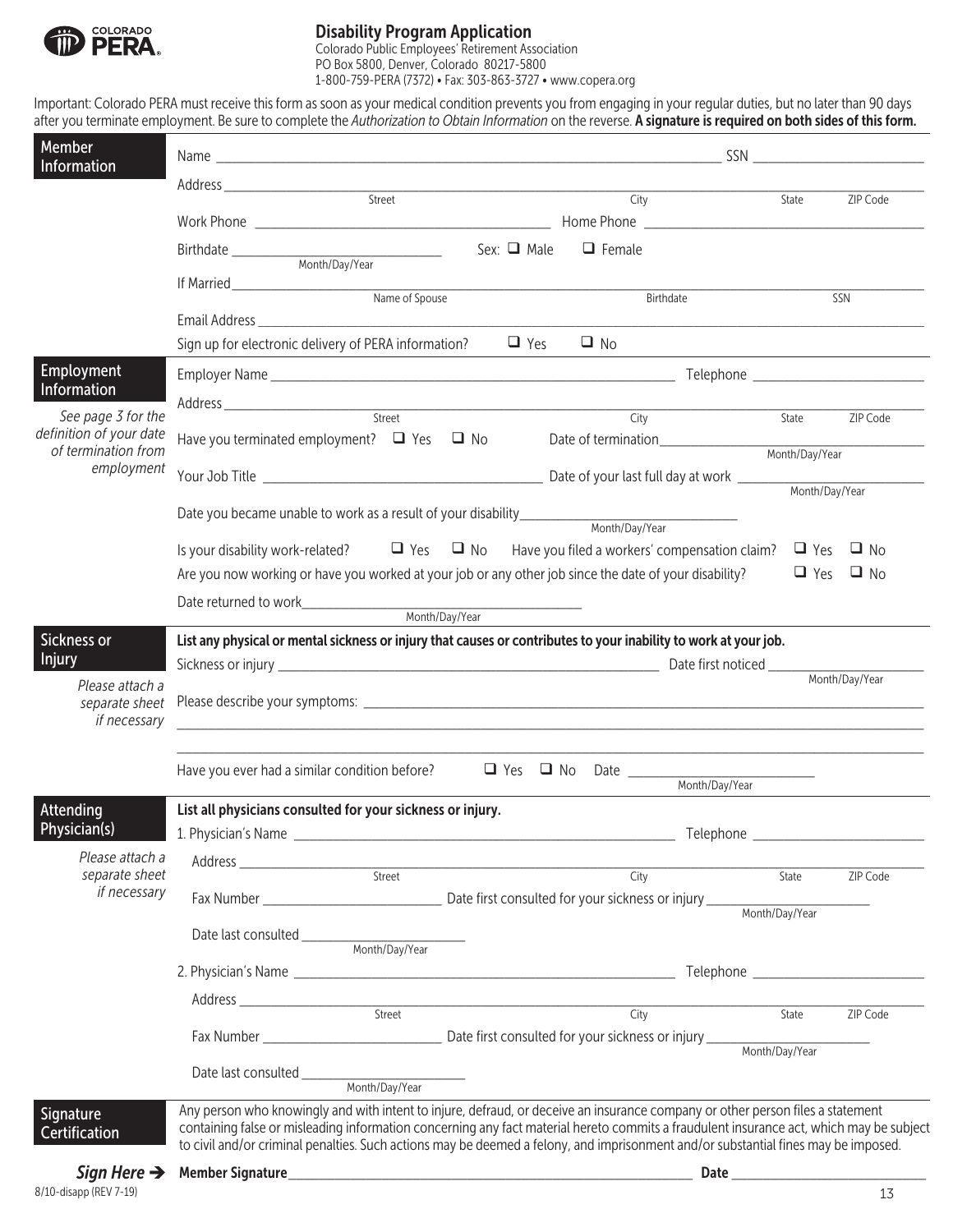

### Authorization to Obtain Information

Colorado Public Employees' Retirement Association PO Box 5800, Denver, Colorado 80217-5800 1-800-759-PERA (7372) • Fax: 303-863-3727 • www.copera.org

#### Be sure to complete the *Disability Program Application* on the reverse. A signature is required on both sides of this form.

| Authorization<br>Information          | I authorize these persons/organizations having any records or knowledge of me or my health:                                                                                                                                                                                                                                                                                                                                                                                                                                  |  |  |  |  |
|---------------------------------------|------------------------------------------------------------------------------------------------------------------------------------------------------------------------------------------------------------------------------------------------------------------------------------------------------------------------------------------------------------------------------------------------------------------------------------------------------------------------------------------------------------------------------|--|--|--|--|
|                                       | » Any physician, medical practitioner, or health care provider.<br>» Any hospital, clinic, pharmacy, or other medical or medically-related facility or association.                                                                                                                                                                                                                                                                                                                                                          |  |  |  |  |
|                                       | » Any insurance company.                                                                                                                                                                                                                                                                                                                                                                                                                                                                                                     |  |  |  |  |
|                                       | » Any employer or plan administrator.                                                                                                                                                                                                                                                                                                                                                                                                                                                                                        |  |  |  |  |
|                                       | » Any organization or entity administering a benefit program.                                                                                                                                                                                                                                                                                                                                                                                                                                                                |  |  |  |  |
|                                       | » Any educational, vocational, or rehabilitational organization or program.<br>» Any consumer reporting agency, financial institution, accountant, or tax preparer.                                                                                                                                                                                                                                                                                                                                                          |  |  |  |  |
|                                       | » Any government agency (for example, Social Security Administration, public retirement system, etc.).                                                                                                                                                                                                                                                                                                                                                                                                                       |  |  |  |  |
|                                       | To provide the following:                                                                                                                                                                                                                                                                                                                                                                                                                                                                                                    |  |  |  |  |
|                                       | » Charts, notes, X-rays, operative reports, lab and medication records, and all other medical information about me, including<br>medical history, diagnosis, testing, and test results. Prognosis and treatment of any physical or mental condition, including:<br>• Any disorder of the immune system, including HIV, Acquired Immune Deficiency Syndrome (AIDS), or other related<br>syndromes or complexes.                                                                                                               |  |  |  |  |
|                                       | » Any communicable disease or disorder.                                                                                                                                                                                                                                                                                                                                                                                                                                                                                      |  |  |  |  |
|                                       | » Any psychiatric or psychological condition, including test results, but excluding psychotherapy notes. Psychotherapy notes do<br>not include a summary of diagnosis, functional status, the treatment plan, symptoms, prognosis, and progress to date.<br>» Any condition, treatment, or therapy related to substance abuse, including alcohol and drugs.                                                                                                                                                                  |  |  |  |  |
|                                       | » Any non-medical information requested about me, including such things as: education, employment history, job descriptions,<br>job duties, earnings or finances, or eligibility for other benefits (for example, Social Security Administration, public retirement<br>systems, claim status, benefit amounts, and effective dates, etc.).                                                                                                                                                                                   |  |  |  |  |
|                                       | To Unum:                                                                                                                                                                                                                                                                                                                                                                                                                                                                                                                     |  |  |  |  |
| <b>Signature</b><br>Certification     | I understand that Unum will use the information to determine my eligibility or entitlements under the PERA Disability Program.                                                                                                                                                                                                                                                                                                                                                                                               |  |  |  |  |
|                                       | I understand and agree that this Authorization shall remain in force throughout the duration of my claim for payments with Unum. I<br>understand that I have the right to revoke this Authorization at any time by sending a written statement to Unum, and that revocation<br>of the Authorization, or the failure to sign the Authorization, may impair Unum's ability to evaluate or process my application.<br>Revocation of the Authorization may be a basis for denying my claim for payments.                         |  |  |  |  |
|                                       | I understand that in the course of conducting its business, Unum may disclose to other parties information it has about me. Unum<br>may release this information about me to a reinsurer, a plan administrator, or any person performing business or legal services for<br>Unum in connection with my application.                                                                                                                                                                                                           |  |  |  |  |
|                                       | I understand that Unum complies with state and federal laws and regulations enacted to protect my privacy. I also understand<br>that the information disclosed to Unum pursuant to this Authorization may be subject to redisclosure with my Authorization or as<br>otherwise permitted or required by law. (Disability coverage is not subject to the Privacy Rules of the Health Insurance Portability and<br>Accountability Act (HIPAA) and therefore the release of information to Unum is not protected under the Act.) |  |  |  |  |
|                                       | I acknowledge that I have read the "Authorization Information" section above. A photocopy or facsimile of this Authorization is as<br>valid as the original and will be provided to me upon request.                                                                                                                                                                                                                                                                                                                         |  |  |  |  |
|                                       |                                                                                                                                                                                                                                                                                                                                                                                                                                                                                                                              |  |  |  |  |
|                                       |                                                                                                                                                                                                                                                                                                                                                                                                                                                                                                                              |  |  |  |  |
|                                       |                                                                                                                                                                                                                                                                                                                                                                                                                                                                                                                              |  |  |  |  |
|                                       |                                                                                                                                                                                                                                                                                                                                                                                                                                                                                                                              |  |  |  |  |
| <b>Unum</b><br>Authorization          | Authorization for Unum to release information to PERA.                                                                                                                                                                                                                                                                                                                                                                                                                                                                       |  |  |  |  |
|                                       | This "Unum Authorization" to release information is optional and will not impair your eligibility to obtain PERA disability payments.                                                                                                                                                                                                                                                                                                                                                                                        |  |  |  |  |
|                                       | I authorize Unum to release information contained in my file, including any of the information identified above, to PERA for the purpose<br>of conducting performance audits of Unum. I acknowledge that I have read the Authorization and I understand and agree that this<br>Authorization shall remain in force for one year from the date of signature. A photocopy of this Authorization is as valid as the original.                                                                                                   |  |  |  |  |
|                                       |                                                                                                                                                                                                                                                                                                                                                                                                                                                                                                                              |  |  |  |  |
|                                       |                                                                                                                                                                                                                                                                                                                                                                                                                                                                                                                              |  |  |  |  |
| Sign Here $\rightarrow$<br>(Optional) |                                                                                                                                                                                                                                                                                                                                                                                                                                                                                                                              |  |  |  |  |
| 14                                    |                                                                                                                                                                                                                                                                                                                                                                                                                                                                                                                              |  |  |  |  |